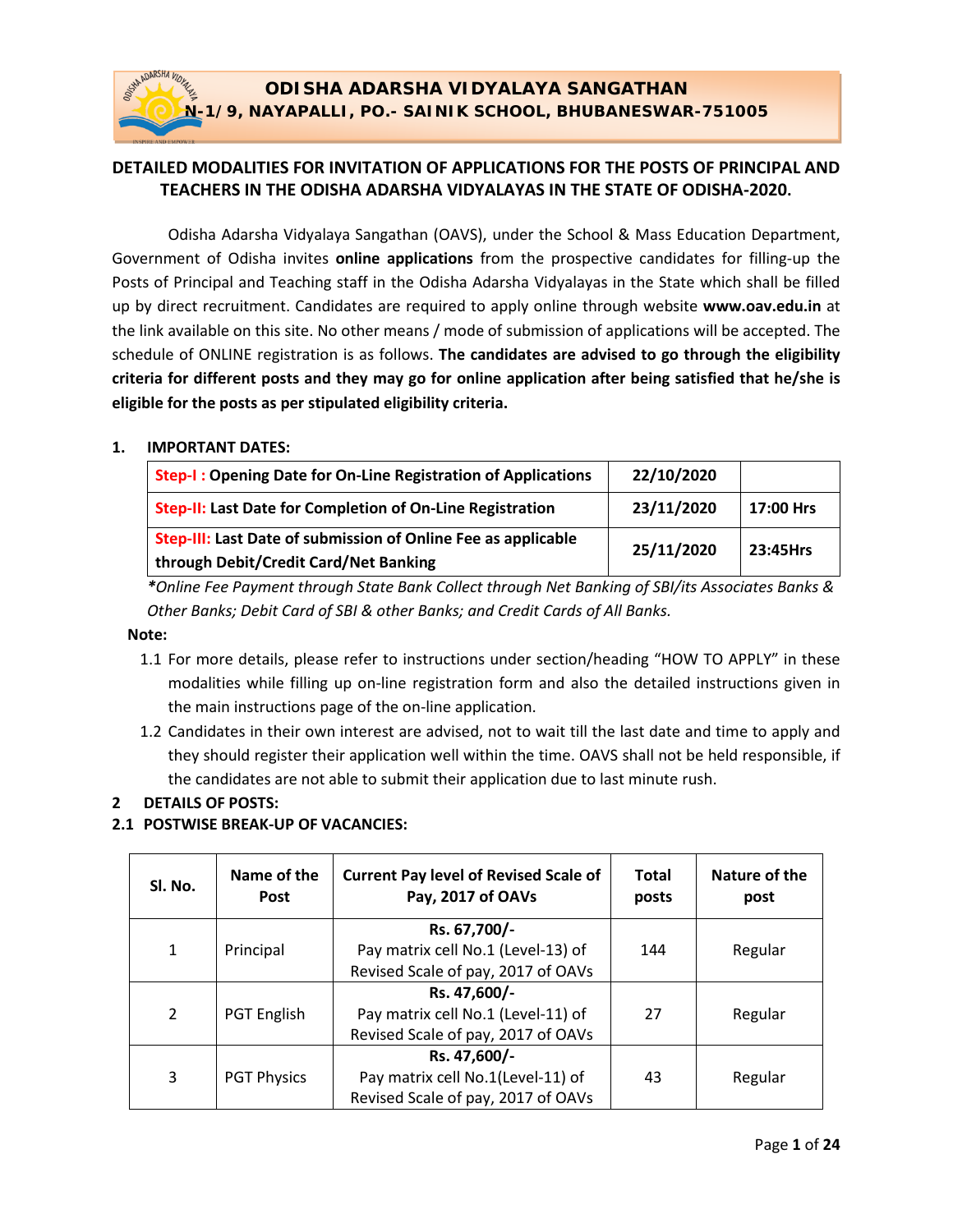| Sl. No. | Name of the Post          | <b>Current pay level of OSRP</b><br><b>Rules, 2017</b>                                      | <b>Total</b><br>posts | Nature of the<br>post |
|---------|---------------------------|---------------------------------------------------------------------------------------------|-----------------------|-----------------------|
| 4       | <b>PGT Chemistry</b>      | Rs. 47,600/-<br>Pay matrix cell No.1 (Level-11)<br>of Revised Scale of pay, 2017<br>of OAVs | 36                    | Regular               |
| 5       | <b>PGT Biology</b>        | Rs. 47,600/-<br>Pay matrix cell No.1(Level-11)<br>of Revised Scale of pay, 2017<br>of OAVs  | 22                    | Regular               |
| 6       | <b>PGT Mathematics</b>    | Rs. 47,600/-<br>Pay matrix cell No.1(Level-11)<br>of Revised Scale of pay, 2017<br>of OAVs  | 36                    | Regular               |
| 7       | <b>TGT English</b>        | Rs. 44,900/-<br>Pay matrix cell No.1(Level-10)<br>of Revised Scale of pay, 2017<br>of OAVs  | 65                    | Regular               |
| 8       | <b>TGT Social Studies</b> | Rs. 44,900/-<br>Pay matrix cell No.1(Level-10)<br>of Revised Scale of pay, 2017<br>of OAVs  | 97                    | Regular               |
| 9       | <b>TGT Odia</b>           | Rs. 44,900/-<br>Pay matrix cell No.1(Level-10)<br>of Revised Scale of pay, 2017<br>of OAVs  | 48                    | Regular               |
| 10      | <b>TGT Mathematics</b>    | Rs. 44,900/-<br>Pay matrix cell No.1(Level-10)<br>of Revised Scale of pay, 2017<br>of OAVs  | 54                    | Regular               |
| 11      | <b>TGT Science</b>        | Rs. 44,900/-<br>Pay matrix cell No.1 (Level-10)<br>of Revised Scale of pay, 2017<br>of OAVs | 52                    | Regular               |
| 12      | P.E.T                     | Rs. 35,400/-<br>Pay matrix cell No.1(Level-09)<br>of Revised Scale of pay, 2017<br>of OAVs  | 73                    | Regular               |
| 13      | <b>Computer Teacher</b>   | Rs. 17380/-<br>Consolidated                                                                 | 40                    | Contractual           |
|         | <b>TOTAL POSTS</b>        | 737                                                                                         |                       |                       |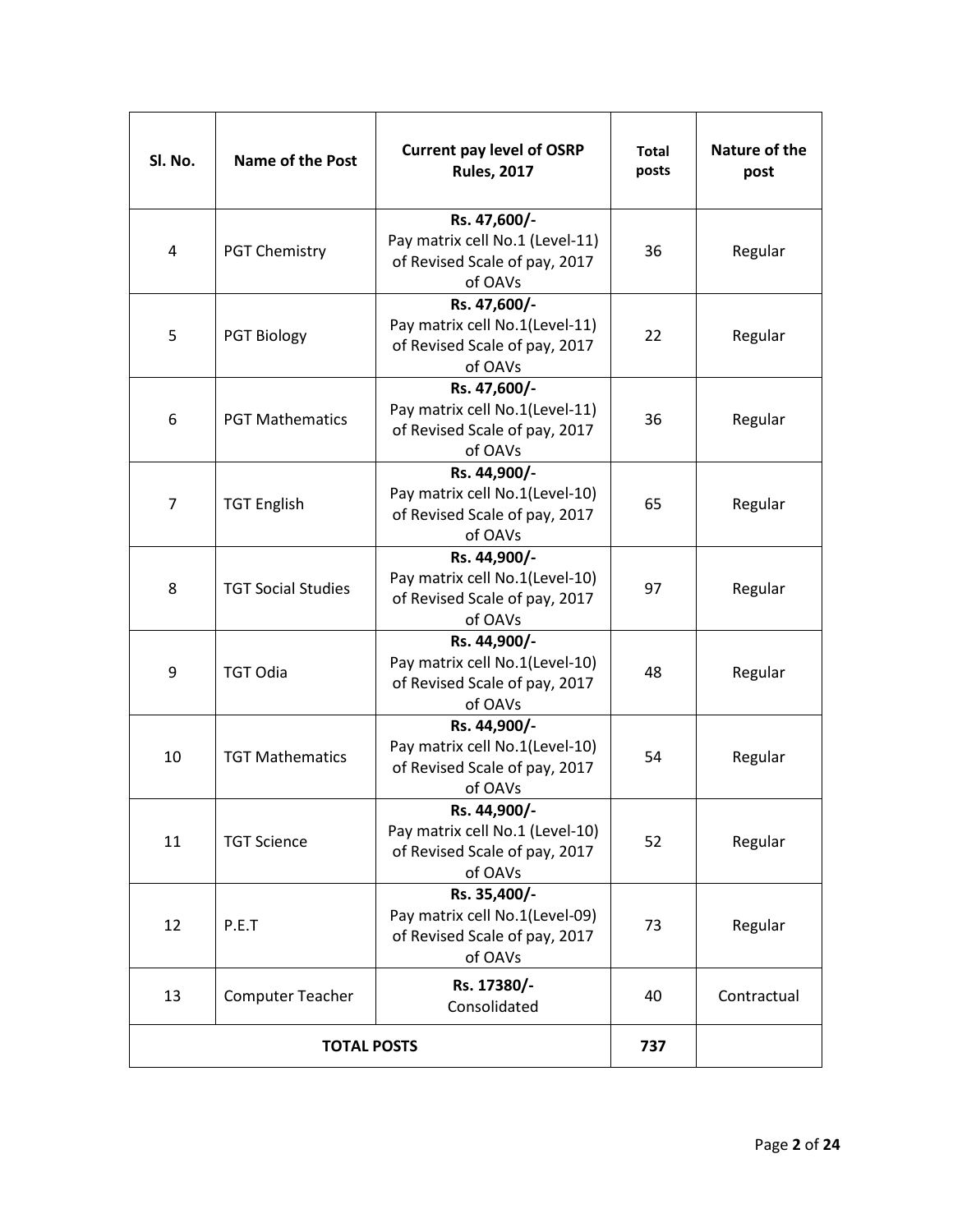#### **2.2 CATEGORY-WISE BREAK-UP OF VACANCIES:**

The number of vacancies advertised may increase or decrease based on actual number of vacancies. The filling up of the posts depends on opening of Odisha Adarsha Vidyalayas across the State and also based on requirement of teachers in the respective subject disciplines. Reservation for women candidates will be allowed as per Govt. rules/norms.

| SI.            |                           | <b>Backlog Vacancy</b>   |                |              | <b>New Vacancy</b> |              |                          |          | <b>Total Vacancy</b> |    |              |                |              |                |     |              |
|----------------|---------------------------|--------------------------|----------------|--------------|--------------------|--------------|--------------------------|----------|----------------------|----|--------------|----------------|--------------|----------------|-----|--------------|
| No.            | Post                      | $\widetilde{\mathbb{E}}$ | SEBC           | ပ္တ          | 5                  | TOTAL        | $\widetilde{\mathbb{E}}$ | SEBC     | ပွဲ                  | 57 | <b>TOTAL</b> | $\tilde{5}$    | SEBC         | ပ္တ            | 5   | <b>TOTAL</b> |
| $\mathbf{1}$   | Principal                 | 50                       | 20             | 31           | 43                 | 144          | $\mathbf 0$              | 0        | $\mathbf{0}$         | 0  | $\mathbf{0}$ | 50             | 20           | 31             | 43  | 144          |
| $\overline{2}$ | <b>TGT English</b>        | 11                       | $\overline{2}$ | 4            | 12                 | 29           | 18                       | 4        | 6                    | 8  | 36           | 29             | 6            | 10             | 20  | 65           |
| $\overline{3}$ | <b>TGT Social Studies</b> | 0                        | $\mathbf 0$    | $\mathbf{1}$ | $\Omega$           | $\mathbf{1}$ | 48                       | 11       | 16                   | 21 | 96           | 48             | 11           | 17             | 21  | 97           |
| 4              | <b>TGT Odia</b>           | $\overline{2}$           | $\mathbf 0$    | $\mathbf{1}$ | 9                  | 12           | 18                       | 4        | 6                    | 8  | 36           | 20             | 4            | $\overline{7}$ | 17  | 48           |
| 5              | <b>TGT Mathematics</b>    | 12                       | $\mathbf{1}$   | $\mathbf{1}$ | 4                  | 18           | 18                       | 4        | 6                    | 8  | 36           | 30             | 5            | $\overline{7}$ | 12  | 54           |
| 6              | <b>TGT Science</b>        | 9                        | $\mathbf{1}$   | 4            | $\overline{2}$     | 16           | 18                       | 4        | 6                    | 8  | 36           | 27             | 5            | 10             | 10  | 52           |
| 7              | P.E.T                     | $\Omega$                 | $\mathbf 0$    | 17           | 32                 | 49           | 12                       | 3        | 4                    | 5  | 24           | 12             | 3            | 21             | 37  | 73           |
| 8              | Computer Teacher          | $\overline{2}$           | $\mathbf{1}$   | 5            | 32                 | 40           | $\mathbf 0$              | 0        | $\mathbf{0}$         | 0  | 0            | $\overline{2}$ | $\mathbf{1}$ | 5              | 32  | 40           |
| 9              | <b>PGT English</b>        | 6                        | $\mathbf{1}$   | 3            | 17                 | 27           | $\mathbf 0$              | 0        | $\mathbf 0$          | 0  | 0            | 6              | $\mathbf{1}$ | $\overline{3}$ | 17  | 27           |
| 10             | <b>PGT Physics</b>        | $\overline{2}$           | 3              | 15           | 23                 | 43           | $\mathbf 0$              | 0        | $\mathbf{0}$         | 0  | $\mathbf{0}$ | $\overline{2}$ | 3            | 15             | 23  | 43           |
| 11             | <b>PGT Chemistry</b>      | $\Omega$                 | $\mathbf 0$    | 13           | 23                 | 36           | $\mathbf 0$              | $\Omega$ | 0                    | 0  | $\Omega$     | 0              | 0            | 13             | 23  | 36           |
| 12             | <b>PGT Biology</b>        | $\overline{2}$           | $\mathbf 0$    | $\mathbf 0$  | 20                 | 22           | $\mathbf 0$              | 0        | $\Omega$             | 0  | 0            | $\overline{2}$ | $\mathbf 0$  | $\mathbf{0}$   | 20  | 22           |
| 13             | <b>PGT Mathematics</b>    | 0                        | 3              | 11           | 22                 | 36           | $\mathbf 0$              | 0        | $\Omega$             | 0  | $\mathbf{0}$ | 0              | 3            | 11             | 22  | 36           |
|                | <b>TOTAL:</b>             | 96                       | 32             | 106          | 239                | 473          | 132                      | 30       | 44                   | 58 | 264          | 228            | 62           | 150            | 297 | 737          |

## **CATEGORY WISE VACANCY FOR 5TH PHASE RECRUITMENT -2020**

**NB. :** The break up vacancy reserved for PH, Ex-Serviceman & Sports man category will be uploaded in the website shortly. The candidates are requested to visit the website regularly.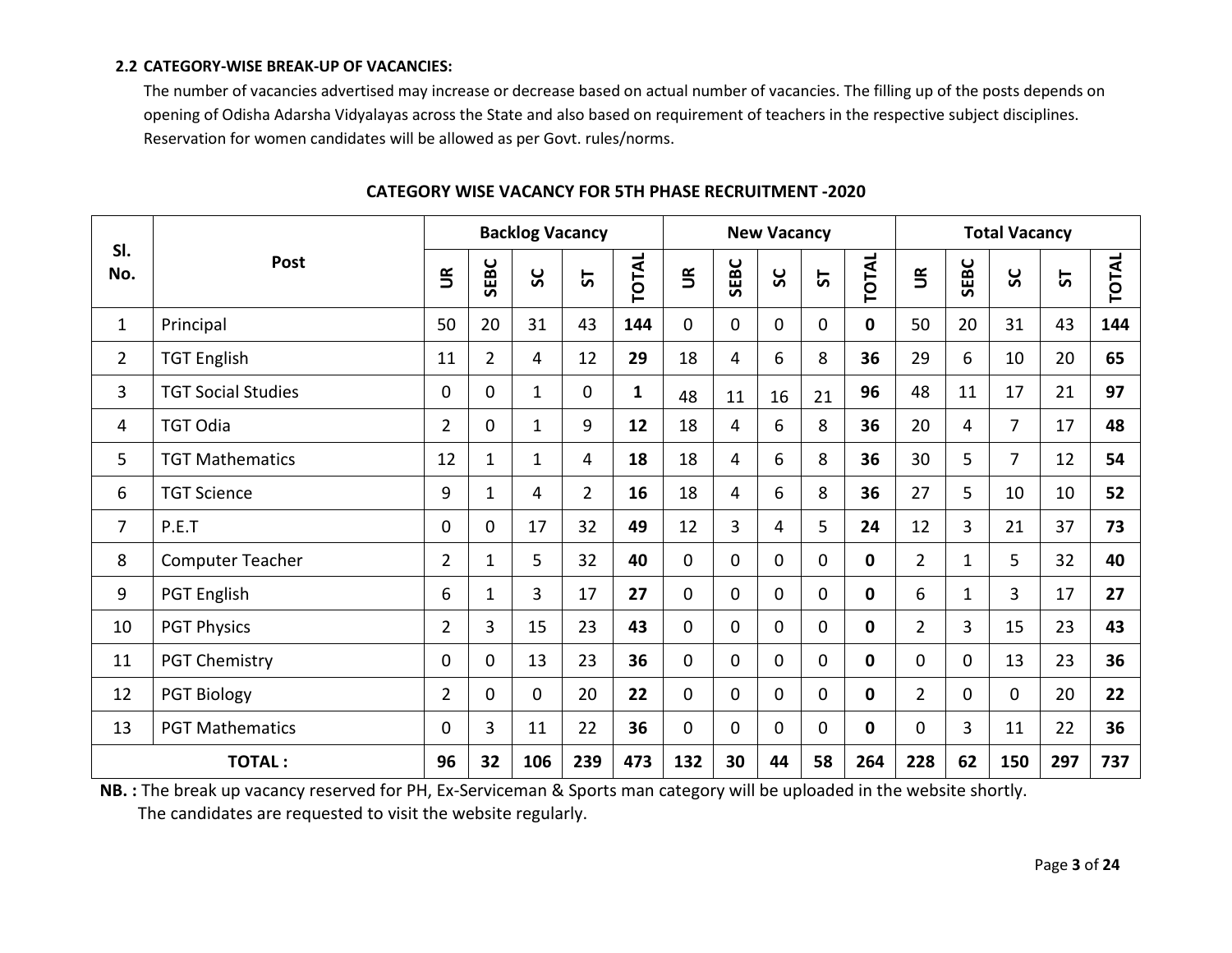## **3 ELIGIBILITY CIRTERIA:**

In order to be eligible for appointment, a candidate must satisfy the following conditions:

- (a) Must be a Citizen of India
- (b) Must be of sound mind
- (c) Must not be having more than one spouse living.

## **3.1 EDUCATIONAL QUALIFICATIONS(GENERAL):**

- 3.1.1 The candidate must have passed MIL Odia up to ME standard.
- 3.1.2 The candidates who have not passed Odia up to M.E Standard can apply, but they have to pass the examination (odia upto M.E Standard) conducted by BSE, Odisha, Cuttack within three years from the date of joining.
- 3.1.3 Candidates must have Master's Degree/Bachelor Degree in Arts/ Science with Bachelor Degree in Education from any University of the State as applicable for different posts.
- 3.1.4 All candidates for the post of TGTs (TGT Odia, TGT English, TGT Math, TGT Science, TGT SST) must have passed OSSTET / OTET-Paper-II conducted by BSE / CTET -Paper-II conducted by CBSE in accordance with the guidelines framed by the NCTE.
- 3.1.5 Regarding Universities/Institutions of outside State, the candidates shall only be eligible for appointment after verification of genuineness of their educational/training qualification from concerned University/Institutions from which they have obtained the degree. Such outside University/Institution candidates shall have to produce the authenticated proof of equivalency from any University of the state of Odisha and NCTE recognition in support of their qualification at the time of document verification, failing which they will not be eligible in the selection process.
- 3.1.6 A candidate furnishing certificates, mark-sheets with grades and grade point shall also furnish numerical equivalence of grades/grade points from the examining bodies.
- 3.1.7 Candidate must specifically indicate the percentage of marks obtained (calculated to the nearest two decimals) in the relevant column of the application. Where percentage of marks is not awarded by the University but only CGPA/OGPA is awarded, the same shall be converted into percentage in terms of conversion norms of University in this regard, besides indicating the CGPA/OGPA in the application. Candidate will have to produce the certificate/document issued by the University evidencing conversion formula of university & percentage of marks, when called for document verification.
- 3.1.8 Round off %age of marks will not be acceptable under any circumstances for consideration for appointment i.e. 49.99% will be treated as less than 50%, likewise 44.99% will be treated as less than 45%.
- 3.1.9 The date of declaration of result / issuance of Mark Sheet shall be deemed to be date of acquiring the qualification and there shall be no relaxation on this account.
- 3.1.10 The candidates should have competence to teach both in English & Odia medium for all the above teaching posts. The knowledge of computer application is desirable for all teaching posts.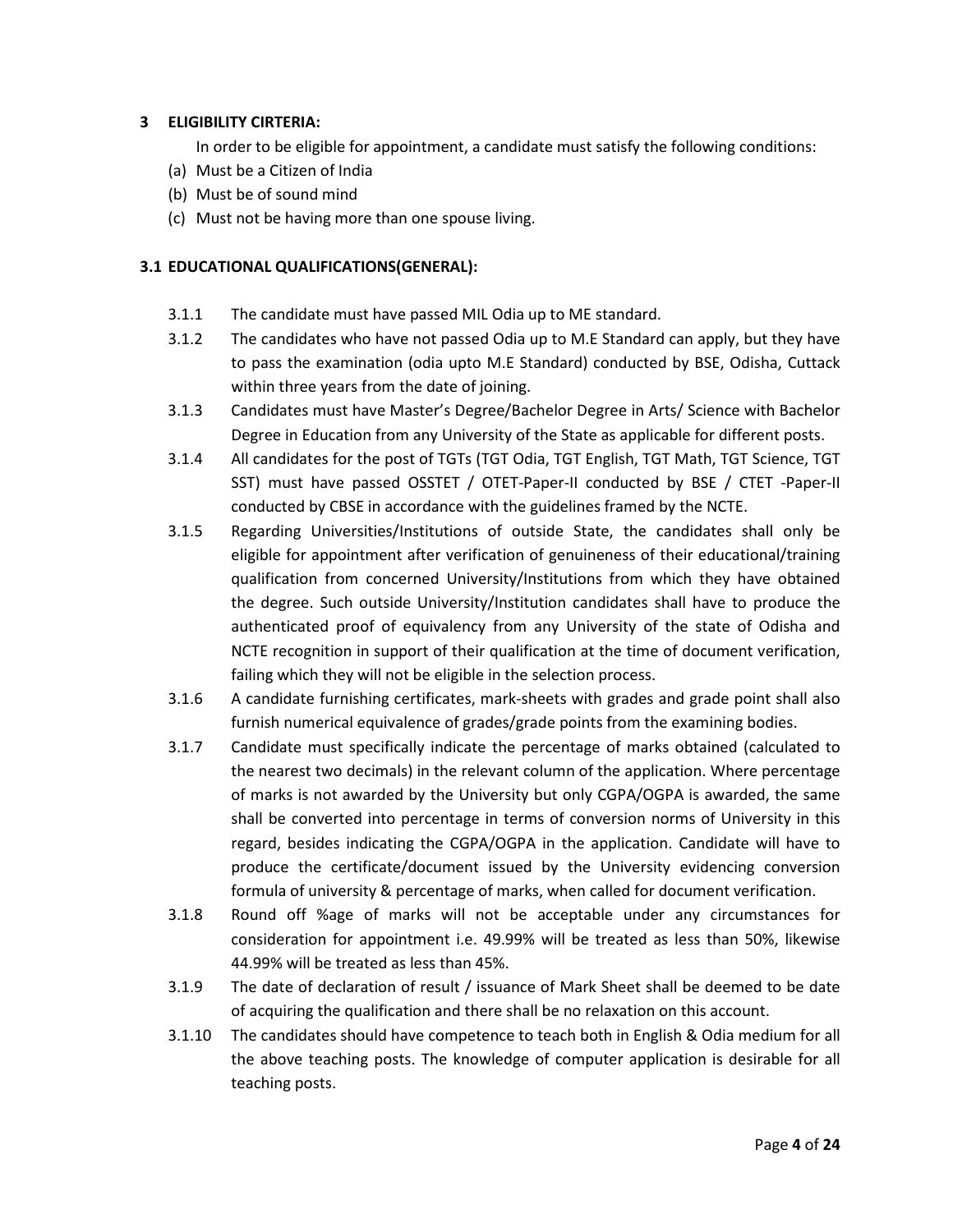3.1.11 The candidates not having the prescribed academic/professional qualification, experience and not passed OSSTET/CTET -Paper-II/OTET-Paper-II (for the TGTs) as applicable for the respective posts as per the advertisement need not apply. The OAVS will not be held responsible if the candidature of such candidate is cancelled at any stage of the recruitment process.

#### **4 ESSENTIAL ACCADEMIC QUALIFICATIONS & EXPERIENCE**

#### **4.1 PRINCIPAL:**

## **4.1.1 Academic Qualifications:**

- 4.1.1.1 Master's Degree from a recognized University with at least 45% marks in aggregate.
- 4.1.1.2 B.Ed. (a course prescribed by NCTE) from an institution recognized by NCTE and affiliated to a recognized University.

#### **4.1.2 Experience:**

4.1.2.1 Persons holding analogous post or Post of Principal in Central/ State Govt. / Autonomous Organization of the Central/State Govt. in the pay band of Rs. 15600- 39100 with GP of Rs.5400/- / current pay level -12 of ORSP Rules, 2017.

#### OR

4.1.2.2 Vice-Principal/Asst. Education Officers in the Central/State Govt. / Autonomous Organizations of the Central/ State Govt. in the pay band of Rs. 15600-39100 with Grade Pay of Rs.5400/- / current Pay level 12- of ORSP Rules, 2017 with combined services of 03 years as PGT and 02 years as Vice –Principal.

#### OR

4.1.2.3 Persons holding posts of PGTs or Lecturer in Central/ State Govt./ Autonomous Organizations of Central/ State Govt. in the pay band Rs. 9300-34800 with Grade Pay Rs. 4800/- /current Pay level 11- of ORSP Rules, 2017, with at least 05 years*'* regular service in the aforesaid grade.

#### OR

4.1.2.4 10 years combined regular services as TGT in the Pay Band of Rs.9300-34800/- with Grade Pay of Rs. 4600/- /current Pay level 10- of OSRP Rules, 2017 and PGT in the Pay Band of Rs.9300-34800/- with Grade Pay of Rs. 4800/- /current Pay level-11 of OSRP Rules, 2017 in Central/State Govt/ Autonomous organizations of the Central/State Govt. out of which 03 years as PGT.

## OR

- 4.1.2.5 The candidates working and having two (02) years of experience as Principal in Aided / Semi Government / Private Institution having conducted at least two (02) batches of 10<sup>th</sup> Standard Board Examination affiliated to CBSE / ICSE.
- **4.1.3** The length of service for experience purpose of PGT Computer Science shall be considered from the date of passing the B.Ed. if he has not passed B.Ed. prior to joining as PGT Computer Science**.**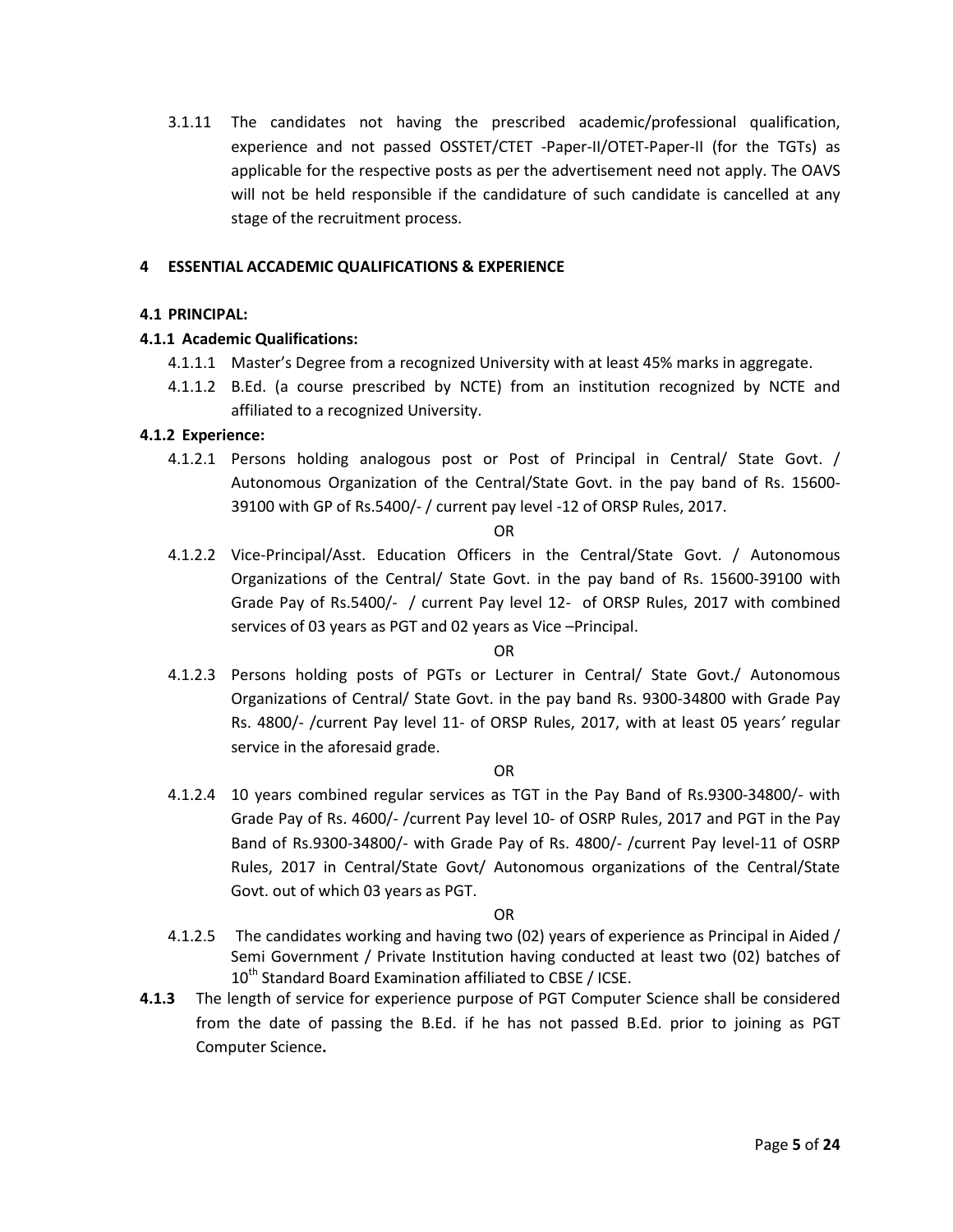#### **4.2 FOR ALL TRAINED GRADUATE TEACHER (TGT)S :**

**4.2.1** Four years integrated Degree course of Regional College of Education of NCERT in the concerned subject with at least 50% marks in aggregate(45% for SC/ST/PH/SEBC candidates)**;** 

## **OR**

Bachelor's Degree in Arts & Science in the concerned subjects with 50% in aggregate (45% for SC/ST/PH/SEBC candidates) along with a degree in Bachelor in Education (a course prescribed by the NCTE) from an Institution recognized by the NCTE and affiliated to a recognized University**.** 

The subjects and Languages in the combination of subjects is as under:

#### **4.2.1.1 TGT (English):**

English as an Honours/ Pass/ Elective/ Major/ Special Subject at graduation level.

#### **4.2.1.2 TGT (Odia):**

Odia as an Honours/Pass/ Elective/ Major/ Special Subject at graduation level.

#### **4.2.1.3 TGT (Social Studies):**

One must have a subject in B.A in any 01 of the following 04 subjects: History, Geography, Pol. Sc. & Economics. In addition he should have 01 more subject out of the following 08 subjects: History, Geography, Economics, Pol. Sc., Indian Polity, Indian Economy, Indian Geography, Landmark in Indian History as Honours /elective/ pass.

#### **4.2.1.4 TGT (Maths):**

Bachelor Degree in Science with at least 200 marks in Math as a Subject with any two of the following subjects: Physics, Chemistry, Computer Science, Computer Application, Statistics.

#### *OR*

B.Tech/B.E Degree with 200 marks in Math and any two of the following subjects: Physics, Chemistry, Computer Science, Computer Application, Statistics**.**

#### **4.2.1.5 TGT (Science):**

Bachelor Degree in Science having any three subjects out of the following i.e. Botany, Zoology, Chemistry, Bio-Technology and Life- Science.

- **4.2.2** Proficiency in teaching both in Odia and English medium.
- **4.2.3** Desirable: Knowledge of Computer Application

**Note:** Candidates having Special B.Ed or D.Ed are not eligible for the post of TGTs**.**

#### **4.2.4 Other Teaching Posts :**

#### **4.2.4.1 Physical Education Teacher (PET)**

- 4.2.4.1.1 Degree/Post Graduate Degree in Physical Education i.e. B.P.Ed./M.P.Ed. (a course prescribed by NCTE) from a recognized University/Institution.
- 4.2.4.1.2 Proficiency in teaching both in Odia and English medium.
- 4.2.4.1.3 Desirable: Knowledge of Computer Application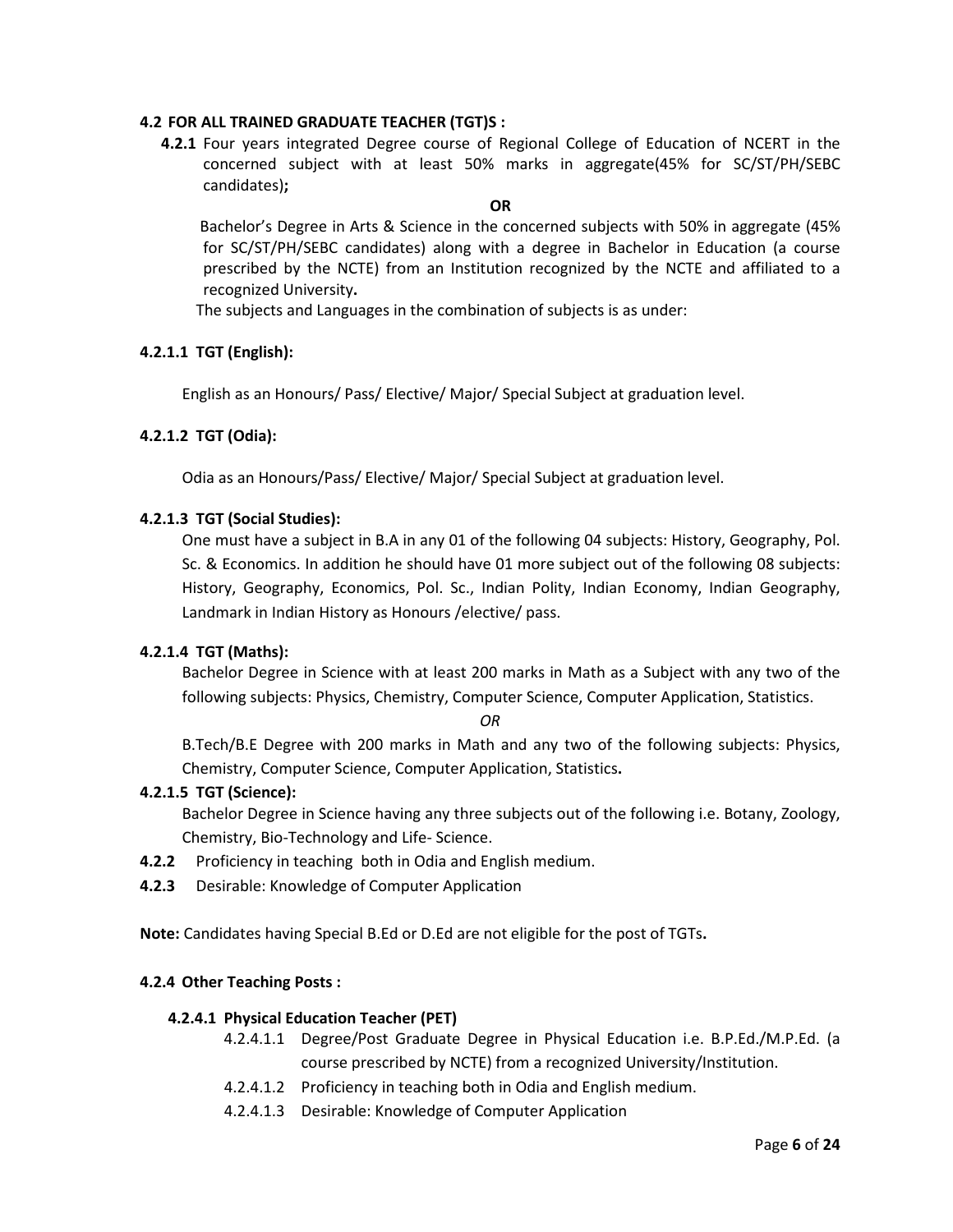#### **4.2.4.2 Computer Teacher (Contractual)**

The post of Computer Teacher will be purely on Contractual basis.

4.2.4.2.1 B.E./ B.Tech. in Computer Science or I.T./MCA/M.Sc. I.T/ M.Sc. Computer Science from a recognized University.

OR

4.2.4.2.2 'B' Level of DOEACC / NIELIT in Computer Science from a recognized University.

OR

- 4.2.4.2.3 B.C.A/B.Sc. in Computer Science from a recognized University.
- 4.2.4.2.4 Competence to teach through English & Odia medium.

#### **4.2.5 Post Graduate Teacher (PGT):**

**4.2.5.1** Two years Integrated post Graduate Course of Regional College of Education of NCERT in the concerned subject; with at least 50% marks in aggregate (45% for SC/ST/PH/ SEBC candidates) in the following subjects;

OR

Master Degree in the concerned subject from a recognized University with at least 50% marks in aggregate (45% for SC/ST/ SEBC/PH candidates) in the following subjects;

- **4.2.5.1.1** PGT (English)- English
- **4.2.5.1.2** PGT (Math) Mathematics/ Applied Mathematics
- **4.2.5.1.3** PGT (Physics) Physics/ Electronics/ Applied Physics/ Nuclear Physics.
- **4.2.5.1.4** PGT (Chemistry) Chemistry/ Bio. Chemistry
- **4.2.5.1.5** PGT (Biology) Botany/ Zoology/ Life Sciences/ Bio Science/ Genetics/ Micro Biology/ Bio-Technology/Molecular Bio/ Plant Physiology provided

they have studied Botany and Zoology at Graduation Level.

#### **AND**

Bachelor Degree in Education (a course prescribed by NCTE) from an Institution recognized by NCTE and affiliated to a recognized University.

- **4.2.5.2** Proficiency in teaching both in Odia and English medium**.**
- **4.2.5.3** Desirable: Knowledge of computer applications.

**Note:** Candidates having Special B.Ed or D.Ed are not eligible for the post of PGTs**.**

#### **5 AGE LIMIT AS ON 01.09.2020**

The Date of Birth as recorded in the Matriculation/Secondary Examination Certificate will only be accepted in Online Application. No subsequent requests for change in date of birth will be entertained.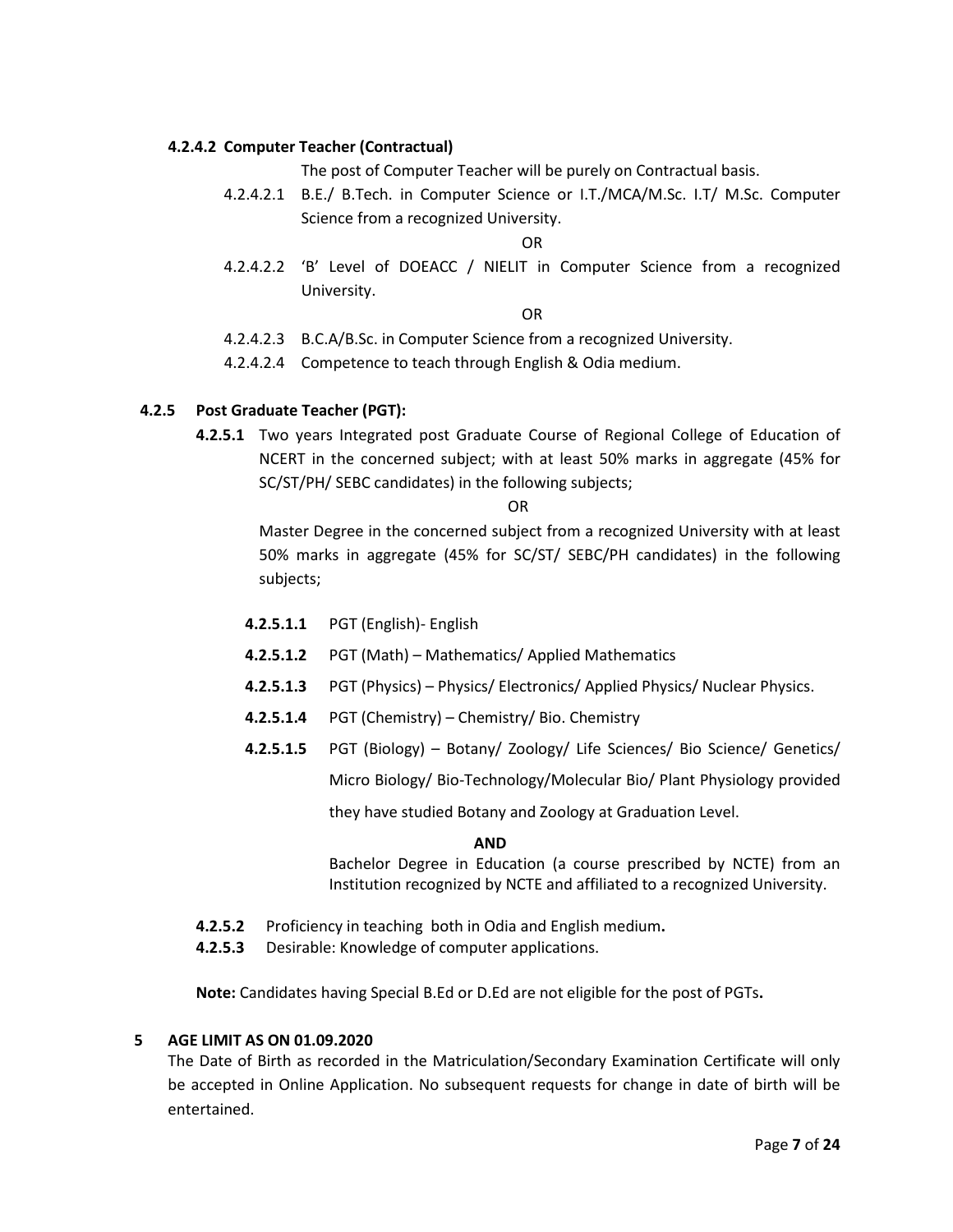# **5.1 For the post of Principal:**

Candidates shall be under 50 years of age and above 32 years of age as on the 01.09.2020. However, in case of SC/ST, Women, SEBC, Ex-military persons the upper age limit shall be relaxed by 5 years and in case of PH candidates the upper age limit shall be relaxed by 10 years.

# **5.2 For all other posts except the post of Principal:**

Candidates shall be under 32 years of age and above 21 years of age as on 01.09.2020. However, in case of SC/ST, Women, SEBC, the upper age limit shall be relaxed by 5 years and in case of PH candidates the upper age limit shall be relaxed by 10 years. Age limit of Ex-serviceman shall be as per **G.A. Notification No-22586/Gen. Dtd.16.10.1985** and Rules/guidelines of Govt. of Odisha in operation.

# **6 RELAXATIONS OF AGE, QUALIFICATIONS AND EXPERIENCE:**

- **6.1** Age limit of Ex-service men shall be as per G.A. Notification No-22586/Gen. Dtd.16.10.1985 and Rules/guidelines of Govt. of Odisha in operation.
- **6.2** Age limit up to maximum 5 years will be relaxed for in-service candidates working as teacher under State/Central Govt./Autonomous Organization of Central/State Government for all teaching posts except Principals. The age limit of Principal has been specifically mentioned at para5.1.
- **6.3** The contractual teachers in High Schools/Shikhya Sahayaka and Junior Teacher in Primary, Upper Primary school selected through regular process and appointed in Govt. schools/ Teachers of Odisha Adarsha Vidyalayas will also be allowed the above relaxation of age up to maximum 05 years*.*
- **6.4** The candidates working and having two (02) years of experience as Principal in Aided / Semi Government / Private Institution having conducted at least two (02) batches of  $10^{th}$ Standard Board Examination affiliated to CBSE / ICSE and applying for the post of Principal have to abide by the conditions given below :
	- 6.4.1 Such candidates shall have to submit an affidavit during verification of documents to the effect that, if the experience certificate is found to be forged or fabricated at any stage, his /her appointment shall be terminated forthwith without any notice and criminal proceeding shall also be initiated against him/her.
	- 6.4.2 They shall have to produce salary certificate for at least 02 preceding years from the competent authority and bank transaction statement.
	- 6.4.3 The experience certificate & salary certificate of the selected candidates shall be forwarded to the appropriate authority for verification before issue of appointment orders.
	- 6.4.4 The authority issued forged & fabricated certificate shall be criminally proceeded and NOC/recognition issued in favour of the institution shall be withdrawn.
	- 6.4.5 Such candidates will be entitled to draw pay at the initial of the respective pay matrix of revised scale of pay 2017.
	- 6.4.6 They have to produce document of CBSE/ICSE exhibiting the continuance of the candidate as Principal for 2 years in CBSE/ICSE affiliated school.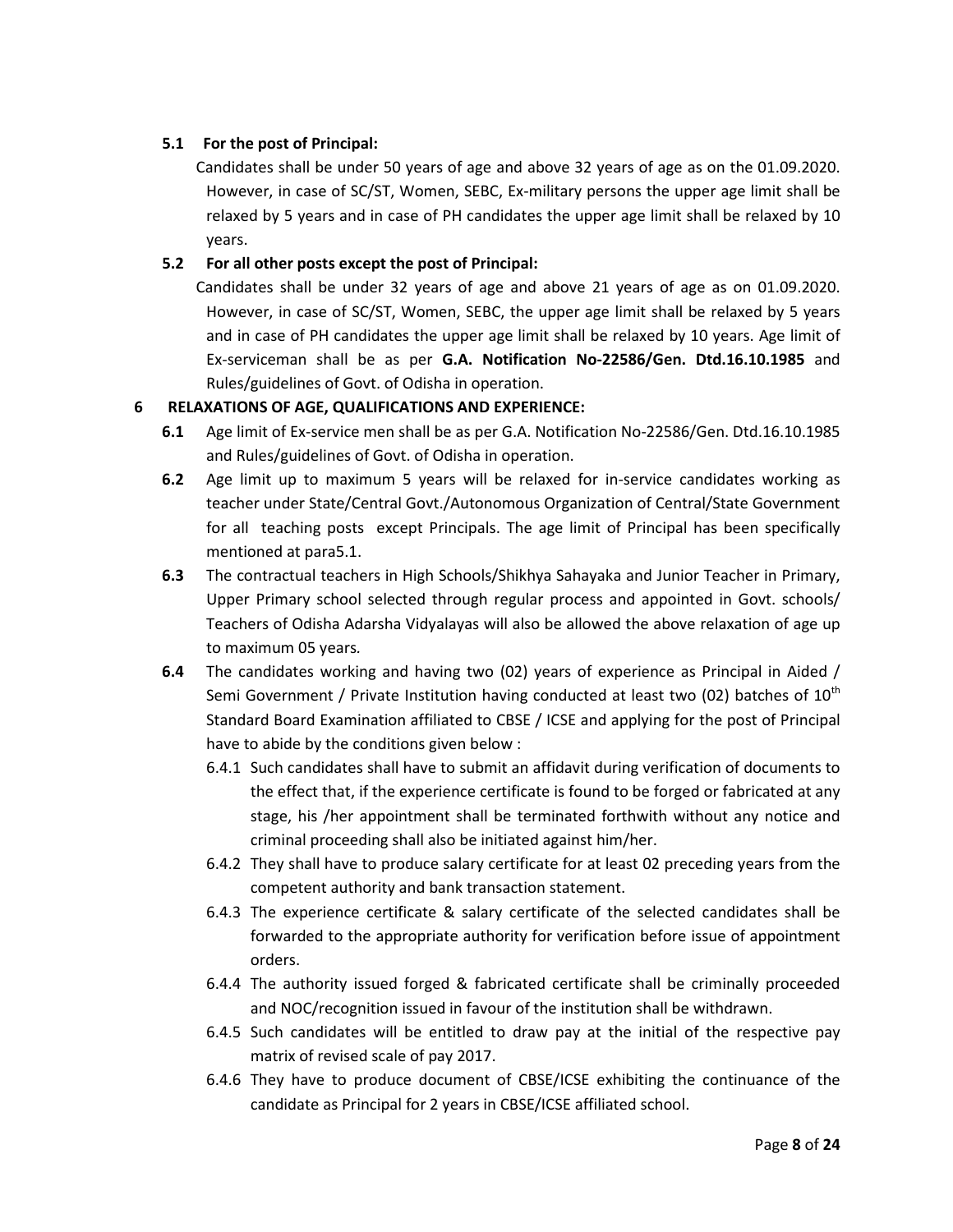- **6.5** Candidature may be cancelled at any stage of recruitment process or after recruitment/joining, in case any information provided by the candidate is found to be false or is not found in conformity with the eligibility criteria mentioned in these modalities and his/her claim towards SC/ST/ SEBC/Ex-serviceman/PH Candidates, etc.,
- **6.6** The case of PH candidates shall be referred to Appellate Authority constituted by SSEPD vide Notification No.2785 Dt. 06.03.2019 for re-examination. Appointment order shall be issued if such candidates are found genuine by the Board.
- **6.7** All Ex-servicemen candidates are allowed to apply for the post irrespective of any upper age limit but their candidature will be valid only if he/she satisfies the provision contained in GA Deptt. Notification No.22586/Gen dt. 16.10.1985 and he/she is within the admissible relaxation of age limit as provided in the said G.O. The candidature of the applicants beyond the admissible relaxation of age limit will be summarily rejected after verification. The special provision regarding age limit as mentioned under rule 5 of Odisha Ex-servicemen (Recruitment to State Civil Services & Posts) Rules, 1985 issued vide G.A. Deptt. Notification No. 22586 dt. 16.10.1985 is quoted below for reference and guidance. "5 (1) For appointment to any vacancies in State Civil Services, Class III and Class IV whether reserved or not under these rules, every Ex-servicemen who has put in not less than six months continuous service in Armed Forces of the Union shall be allowed to deduct the period of such service from his actual age and if the resultant age doesn't exceed the maximum age limit prescribed for the post or service for which he seeks appointment shall be deemed to satisfy the conditions regarding the age limit."

## **6.8**

- 6.8.1 The recruitment of the candidates as per these modalities for the post of the TGT (Social Studies) is subject to final outcome of WP (C) No. 12581/2016 filed by Lambodar Sahu vrs. State of Odisha & Others, WP (C) No. 7538/2016 filed by Suravi Pradhan vrs.State of Odisha & Others.
- 6.8.2 The recruitment of the candidates as per these modalities for the post of the Computer Teacher (Contractual) is subject to final outcome of WP (C) No. 23002/2015 Md. Farhat Alam Khan vrs. State of Odisha &Others , WP (C) No. 17882/2016 Debakanta Rout vrs. State of Odisha & Others.
- 6.8.3 The recruitment of the candidates as per these modalities for the post of TGT Science is subject to final outcome of WP (C) No.12687/2017 filed by Sugyani Kumari Swain vrs. State of Odisha & Others and WP (C) No. 1753/2017 filed by Chittaranjan Das vrs. State of Odisha & Others.
- 6.8.4 The recruitment of the candidates as per these modalities for the post of PET is subject to final outcome of WP (C) No.14488/2018 filed by Ramakanta Sahoo vrs. State of Odisha & Others.
- 6.8.5 The recruitment of the candidates as per these modalities for the post of Principal is subject to final outcome of OA No.2252 (C)/2017 filed by Bhaktabandhu Pradhan & 09 others vrs. State of Odisha & Others.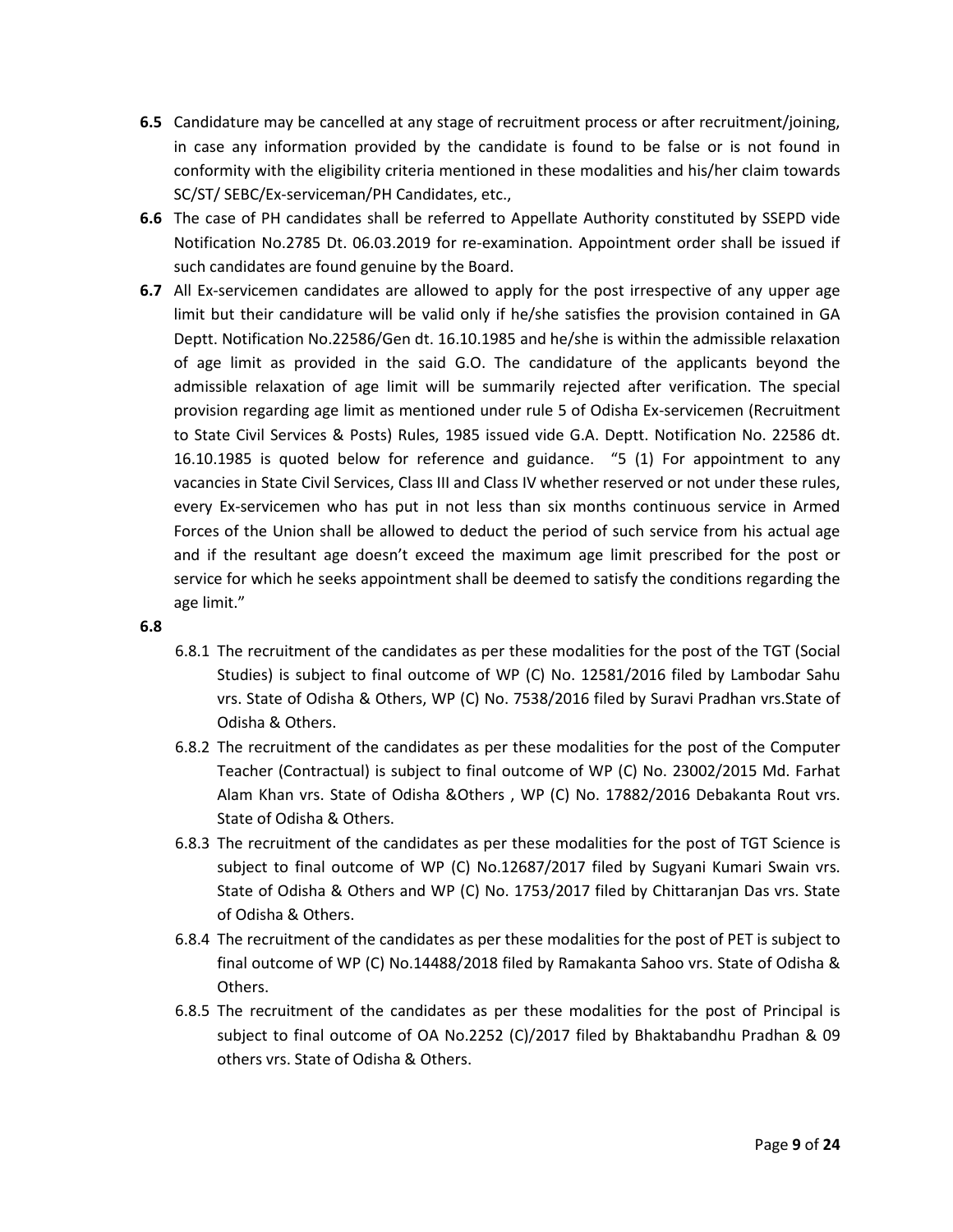## **6.9 OTHER DETAILS:**

- 6.9.1 In-service candidates shall furnish **No Objection Certificate** duly signed by the Employer at the time of Interview/Performance Test.
- 6.9.2 The regular posts will carry Dearness Allowance (D.A.) and other allowances as decided by the OAVS from time to time.
- 6.9.3 The service conditions of the staff so appointed shall be regulated as per the relevant rules of the OAVS.
- 6.9.4 The selected candidates shall have to sign a bond to render mandatory service for at least 02 years from the date of joining.
- 6.9.5 Pay Protection: Pay Protection will be allowed to the in-service candidates serving in Sate Govt. / Central Govt./Autonomous Organizations of State Govt./Central Govt. and posted as Principal on their joining under OAVS.

## **7 SELECTION PROCEDURE:**

- **7.1** Candidates will be selected on the basis of their performance in Computer Based Test (CBT), Interview and Performance Test as applicable and specified in these modalities put together. **The appropriate Committee constituted by Govt. reserves the right to decide the cut off marks in CBT and Interview separately and the criteria for short listing.**
- **7.2** However, the mode of selection for all the above posts will be at the sole discretion of OAVS.
- **7.3** The decision of the OVAS with regard to the mode of selection to the above posts and eligibility conditions of the applicants for interview shall be final and binding. No correspondence will be entertained in this regard.
- **7.4** The Online Question Paper will be bilingual (i.e., English & Odia Languages Only).
- **7.5** The candidates will be required to report at the examination centre at least 1 ½ Hours (90 minutes) before the commencement of online examination. Candidates coming late for the test will not be allowed.
- **7.6** Time Schedule may change depending upon number of applications received for a particular post.

## **8 SCHEME OF EXAMINATION:**

#### **8.1 POST OF PRINCIPAL :**

| Type of Test :          | Multiple Choice Objective Type Questions / Answers |
|-------------------------|----------------------------------------------------|
| Duration:               | 3 Hours                                            |
| Total No. of Questions: | 180 Questions                                      |
| Total Marks:            | 180 Questions                                      |

## **Subject/Discipline/Topics**

#### **8.1.1 COMPUTER BASED TEST (180 Marks/Questions)**

## **8.1.1.1 PART I: LANGUAGE PROFICIENCY TEST: 40 Marks/Questions**

- Language Proficiency Test in General English (20 Marks/Questions)
- Language Proficiency Test in Odia (20 Marks/Questions)

## **8.1.1.2 PART II: GENERAL AWARENESS & COMPUTER LITERACY): 40 Marks/Questions**

General knowledge & Contemporary issues (10 Marks/Questions)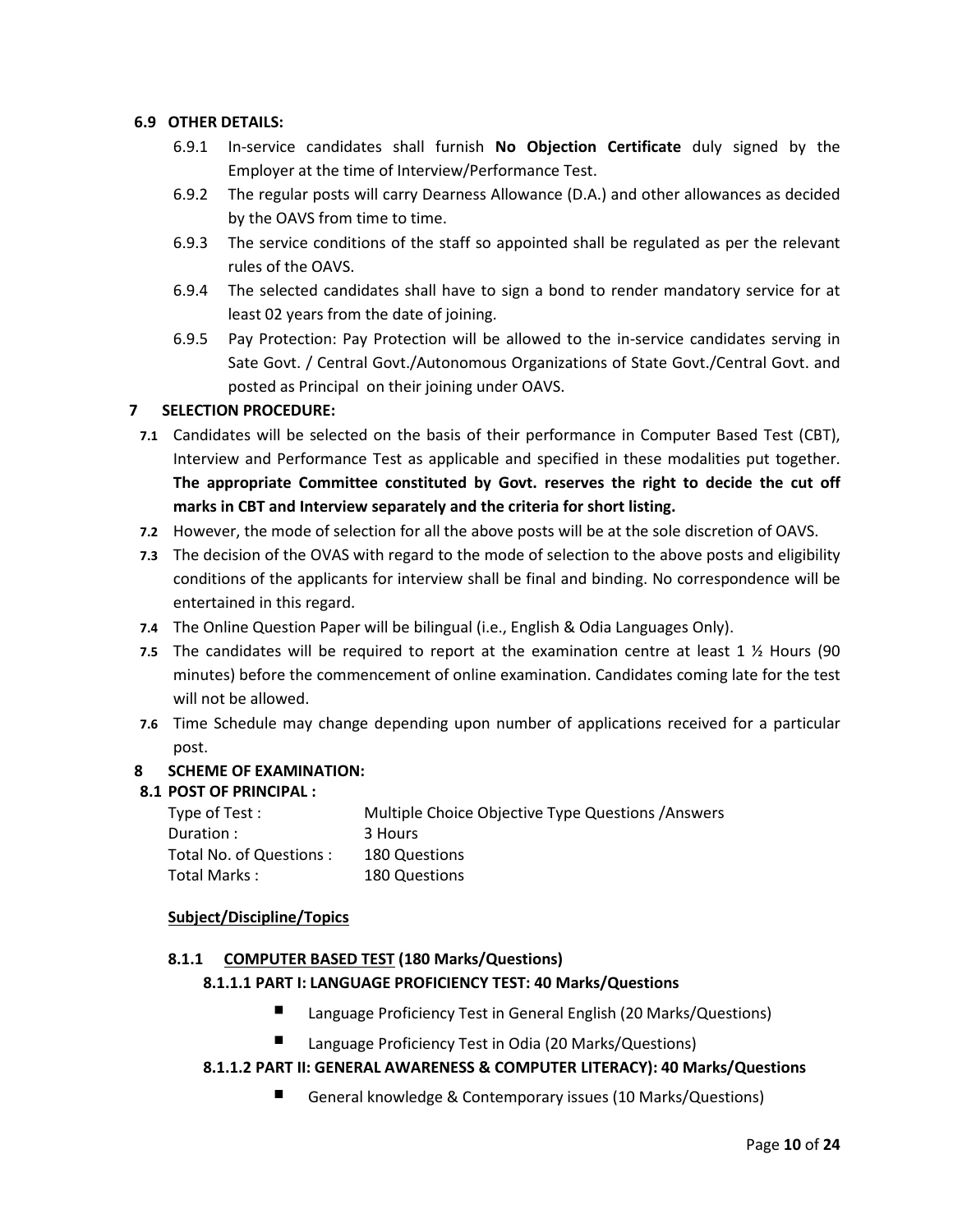- Logical Reasoning (10 Marks/Questions)
- Computer Literacy (10 Marks/Questions)
- Quantitative Aptitude Test (10 Marks/Questions)

# **8.1.1.3 PART III: ACADEMIC (30 Marks/Questions)**

# 8.1.1.3.1CHILD DEVELOPMENT AND PEDAGOGY (10 Marks/Questions)

- Development of Child
- **Understanding Learning**
- Pedagogical Concerns

# 8.1.1.3.2PERSPECTIVES IN EDUCATION AND SCHOOL ORGANIZATION (10

Marks/Questions)

# 8.1.1.3.3TEACHING METHODOLOGY (10 Marks/Questions)

# **8.1.1.4 PART IV: ADMINISTRATION AND FINANCE (70 Marks/Questions)**

**Note**: The online test questions will be objective type with four multiple choice answers. The candidate is required to mark only one answer out of four options. There will be 0.25 marks negative marking for each wrong answer.

# **8.1.2 INTERVIEW (60 Marks)**

- 8.1.2.1 Part-II, Part-III and Part-IV of the test of the candidate will be evaluated only if he/she qualifies in Part-I securing minimum 5 marks each in English and Odia subjects and 13 marks in aggregate.
- 8.1.2.2 The final merit list will be prepared on the basis of marks obtained in Parts II, III, IV & interview (40+30+70+60=200). For preparation of the final merit, the weighted evaluation scheme will be examination (Parts II, III& IV) and interview: 70% and 30%.

# **8.2 TRAINED GRADUATE TEACHER (ENGLISH/ ODIA/ MATHS/ SCIENCE/ SOCIAL STUDIES) :**

The online test will comprise of Part-I, II and III. All the questions will be Multiple Choice Questions. The test will be of 200 minutes duration. Each question will carry 1 mark. There will be negative marking of 0.25 marks for each wrong answer.

- 8.2.1 Part-I of the question paper will consist of 40 Multiple Choice Questions in the subjects English (20) and Odia (20) carrying 1 mark each.
- 8.2.2 Part-II of the test will comprise of 30 questions in Current Affairs and 30 questions in Reasoning.
- 8.2.3 Part-III of the test will comprise of 100 questions in Subject content and Methodology.
- 8.2.4 Part-II and III of the test of the candidate will be evaluated only if he/she qualifies in Part-I securing minimum 5 marks each in English and Odia subjects and 13 marks in aggregate.
- 8.2.5 There will be an interview of 40 marks.
- 8.2.6 For preparation of the final merit, the weighted evaluation scheme shall be test 70 % (Parts II, III), and Interview 30%.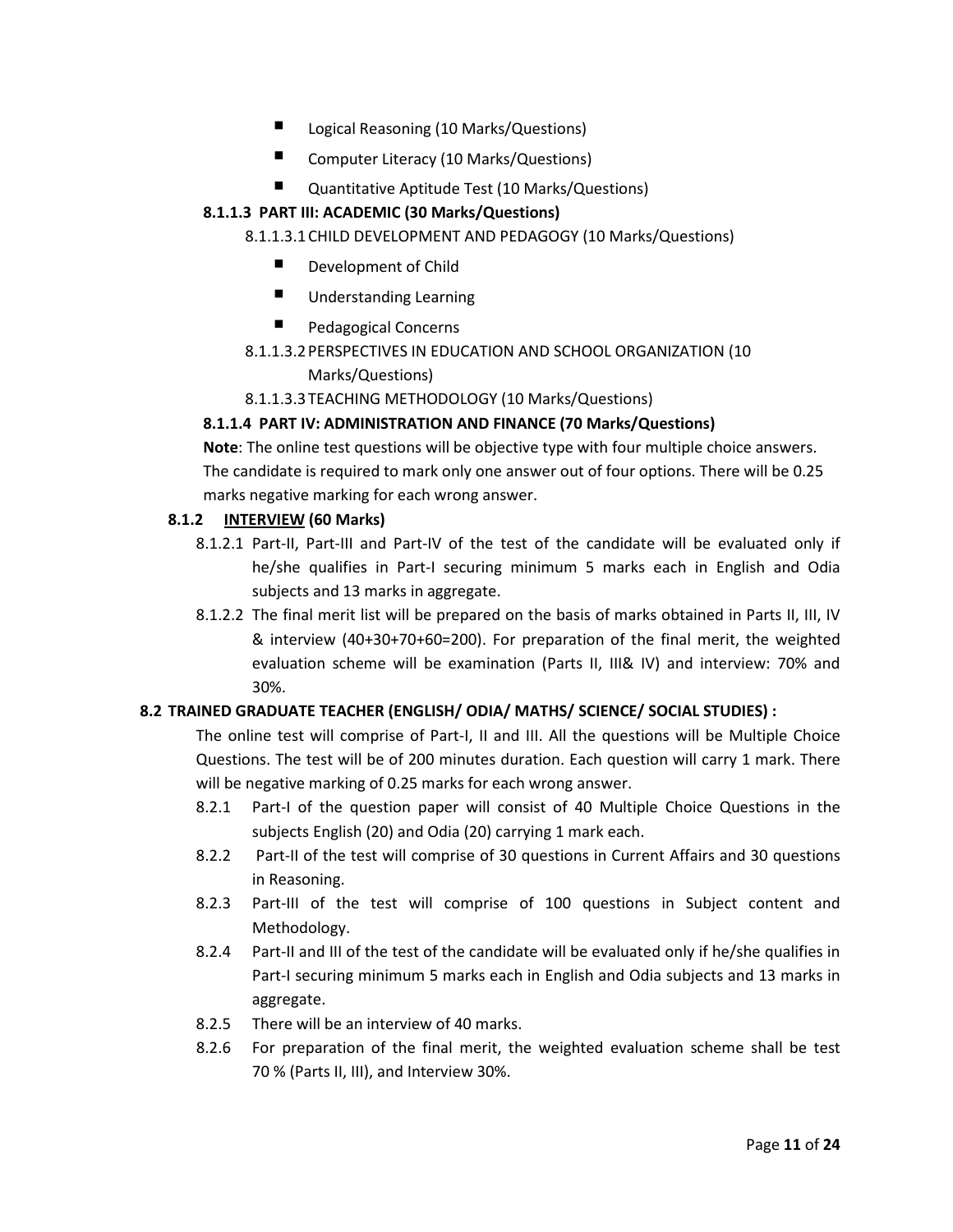# **8.3 PGT (ENGLISH/PHYSICS/ CHEMISTRY/ BIOLOGY/ MATH) :**

The online test will comprise of Part-I, II and III. All the questions will be Multiple Choice Questions. The test will be of 200 minutes duration. Each question will carry 1 mark. There will be negative marking of 0.25 marks for each wrong answer.

- 8.3.1 Part-I of the question paper will consist of 40 Multiple Choice Questions in the subjects English (20) and Odia (20) carrying 1 mark each.
- 8.3.2 Part-II of the test will comprise of 30 questions in Current Affairs and 30 questions in Reasoning.
- 8.3.3 Part-III of the test will comprise of 100 questions in Subject content and Methodology.
- 8.3.4 Part-II and III of the test of the candidate will be evaluated only if he/she qualifies in Part-I securing minimum 5 marks each in English and Odia subjects and 13 marks in aggregate.
- 8.3.5 There will be an interview of 40 marks.
- 8.3.6 For preparation of the final merit, the weighted evaluation scheme shall be test 70%(Parts II,III), and Interview 30%

## **8.4 PHYSICAL EDUCATION TEACHER (PET):**

The online test will comprise of Part-I, Part-II and Part-III. All the questions will be Multiple Choice Questions. The test will be of 200 minutes duration. Each question will carry 1 mark. There will be negative marking of 0.25 marks for each wrong answer.

- 8.4.1 Part-I of the question paper will consist of 40 Multiple Choice Questions in the subjects English (20) and Odia (20) carrying 1 mark each.
- 8.4.2 Part-II of the test will comprise of 30 questions each in Current Affairs and Reasoning.
- 8.4.3 Part-III of the test will comprise of 100 subject related multiple choice questions.
- 8.4.4 Part-II and Part-III of the test of the candidate will be evaluated only if he/she qualifies in Part-I securing minimum 5 marks each in English and Odia subjects and 13 marks in aggregate.
- 8.4.5 There will be an interview of 40 marks.
- 8.4.6 For preparation of the final merit, the weighted evaluation scheme shall be test 70% (Parts-II & III) and Interview 30%.

## **8.5 COMPUTER TEACHER:**

The online test will comprise of Parts-I, II & III. All the questions will be Multiple Choice Questions. The test will be of 200 minutes duration. Each question will carry 1 mark. There will be negative marking of 0.25 marks for each wrong answer.

- 8.5.1 Part-I of the question paper will consist of 40 Multiple Choice Questions in the subjects English (20) and Odia (20) carrying 1 mark each.
- 8.5.2 Part-II of the test will comprise of 30 questions in Current Affairs and 30 questions in Reasoning.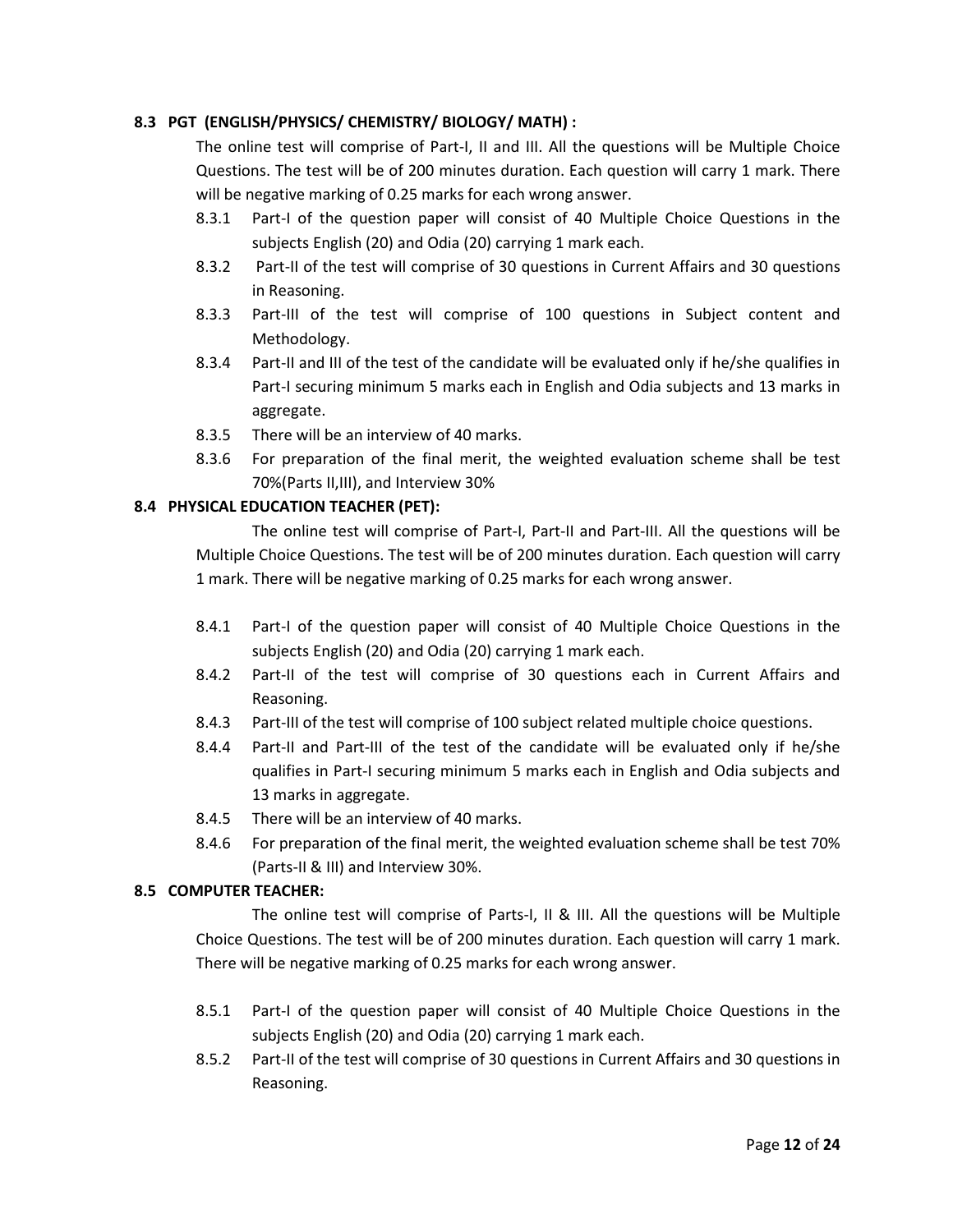- 8.5.3 Part-III of the test will comprise of 100 questions in Subject content and Methodology.
- 8.5.4 Part-II and III of the test of the candidate will be evaluated only if he/she qualifies in Part-I securing minimum 5 marks each in English and Odia subjects and 13 marks in aggregate.
- 8.5.5 A performance test of 20 marks will be conducted separately.
- 8.5.6 There will be an interview of 20 marks.
- 8.5.7 For preparation of the final merit, the weighted evaluation scheme shall be test 50% (Parts II & III), Performance Test 20% and Interview 30%.

#### **9 CITIES OF EXAMINATION:**

9.1 The Computer Based Test for the recruitment to above mentioned posts are likely to be held at following Cities in Odisha as indicated below:

| SL. NO        | <b>CITY</b>        | <b>CITY CODE</b> | SL. NO | <b>CITY</b>       | <b>CITY CODE</b> |
|---------------|--------------------|------------------|--------|-------------------|------------------|
|               | ANGUL              | 51               |        | <b>CUTTACK</b>    | 57               |
| $\mathcal{P}$ | <b>BALASORE</b>    | 52               | 8      | DHENKANAL         | 58               |
| 3             | <b>BARGARH</b>     | 53               | 9      | <b>JHARSUGUDA</b> | 59               |
| 4             | <b>BARIPADA</b>    | 54               | 10     | <b>ROURKELA</b>   | 60               |
| 5             | <b>BEHRAMPUR</b>   | 55               | 11     | SAMBALPUR         | 61               |
| 6             | <b>BHUBANESWER</b> | 56               |        |                   |                  |

Note: The test centers and cities for the examination as mentioned above are subject to change at the discretion of examination authority. While every effort will be made to allot the candidates the city of his/her choice for CBT, examination authority may at its discretion allot a different city/centre to the candidate due to administrative and logistic reason(s).

- 9.2 However, the number of centers will increase or decrease depending upon the number of applications. Applicants should clearly indicate their order of preference for any **Two "Examination Centers**", for online test according to their preferred option of the city in the online application format.
- 9.3 No request for change of test centre once allotted will be entertained and the candidate will have to appear at the allotted centre at his/her own expenses.
- 9.4 Examination authority reserves right to conduct the CBT at all the cities or any one or more of the cities depending upon the number of candidates opting for a City and also based on the availability of test centers and computer nodes.

#### **10 IMPORTANT INSTRUCTIONS TO THE CANDIDATE :**

10.1 **SCREENING AND ELIGIBILITY WILL BE BASED ON THE DETAILS PROVIDED BY THE CANDIDATE. BEFORE APPLYING FOR THE POST, THE CANDIDATE SHOULD ENSURE THAT HE/SHE FULFILLS THE ELIGIBILITY AND OTHER NORMS MENTIONED IN THE MODALITIES. FURNISHING OF WRONG/FALSE INFORMATION WILL BE A DISQUALIFICATION AND OAVS WILL NOT BE RESPONSIBLE FOR ANY CONSEQUENCE OF FURNISHING OF SUCH WRONG/FALSE INFORMATION.**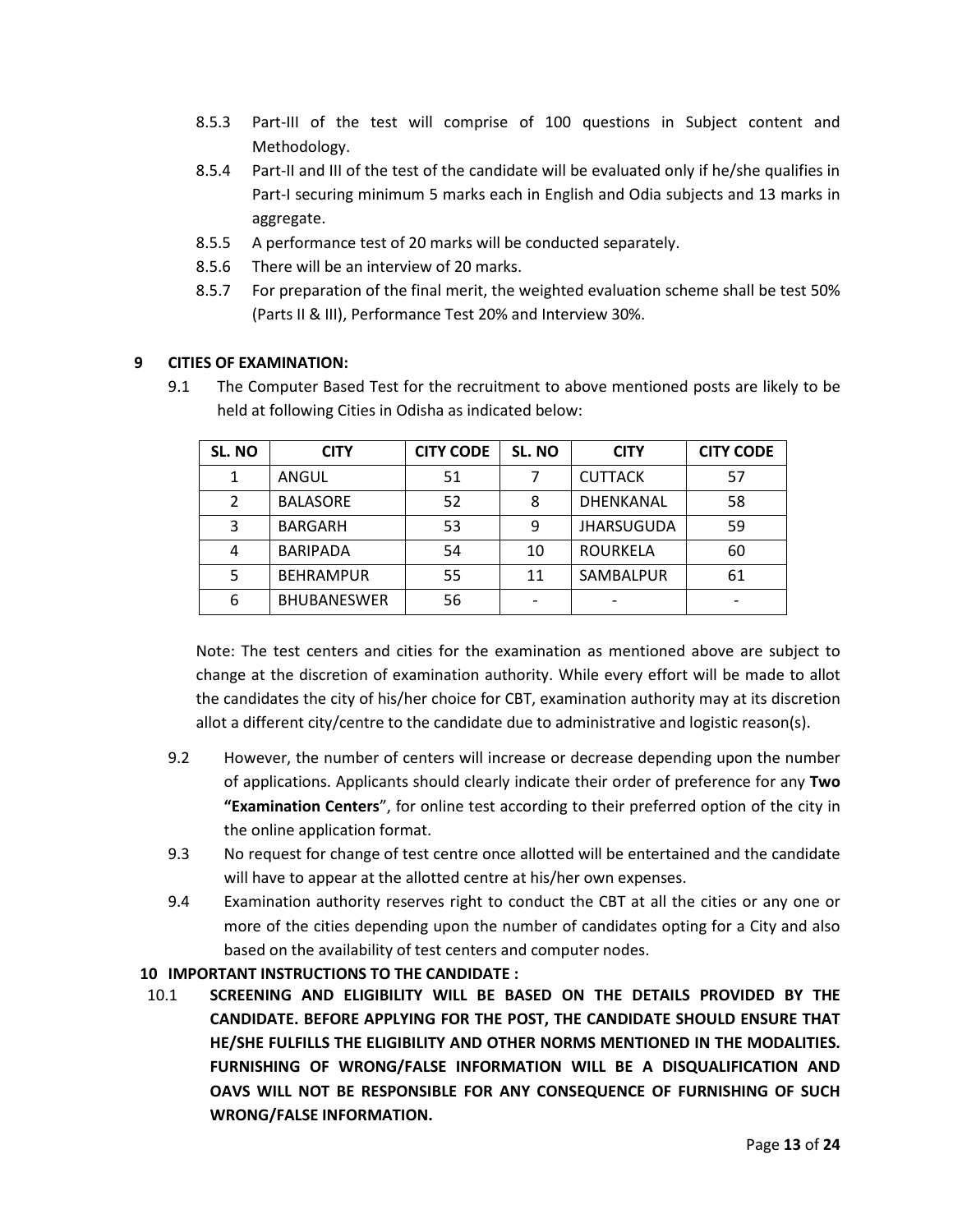10.2 The candidates found provisionally eligible for the applied post as per their declaration in the online application shall be called for Computer Based Test (**Online)** and the provisional e-admit cards will be issued accordingly to applicants.

E-Admit Card will be issued purely on provisional basis to valid/registered E-Mail Ids of the candidate pending scrutiny of eligibility. The OAVS will verify the eligibility at various stages of the recruitment and selection process. The candidate should prove his/her eligibility at all stages of selection process and even after appointment. Mere issue of E-Admit Card to the candidate will not imply that his/her candidature has been accepted by OAVS.

No candidate will be allowed to appear in CBT without valid E-Admit Card along with valid Photo Identity Card (i.e., Election Card, Passport, PAN Card, Aadhar Card, Driving License, Government Identity Card,) in original issued by Government of India/State Government of Odisha.

- 10.3 Candidates already working in Government/Semi-Government/Public/Private Sector Undertaking are required to produce "**No Objection Certificate**" from the present employer at the time of document verification/interview. They are advised to seek prior approval from Competent Authority in their own interest before applying through online registration form because in the absence of "No Objection Certificate", such candidates will not be allowed to appear in the interview.
- 10.4 During document verification, the candidate will have to produce their Original Certificates along with one set of self attested photocopies. No additional time will be given for producing original documents and the candidature of the candidates for not producing their original certificates/testimonials on the date of verification is liable to be cancelled.
- 10.5 Appointment of successful candidates will be subject to verification of various original documents relating to Age, Qualifications, Caste & Medical Fitness Certificate issued by the Medical Authorities as prescribed under the rules of OAVS.
- 10.6 Mere fulfilling of the minimum qualifications will not vest any right on candidates for being called for online test/interview. No interim correspondence will be entertained.
- 10.7 OAVS reserves the right to raise the minimum eligibility standards as well as the right to fill or not to fill all or any of the above given vacancies without assigning any reason whatsoever.
- 10.8 No separate communication will be issued regarding results except to the selected candidates.
- 10.9 Subsequent changes if any, made in the recruitment modalities shall be communicated through the website - **www.oavs.edu.in**. Hence, the candidates are advised to check their email account and visit the above website regularly for further updates.
- 10.10 The candidates with professional qualification of Special B.Ed or D.Ed are not eligible to apply for the post of Principal, PGTs and TGTs.
- 10.11 The actual number of vacancies for the post of Principals, TGTs, PGTs and Other Teaching Posts may increase or decrease.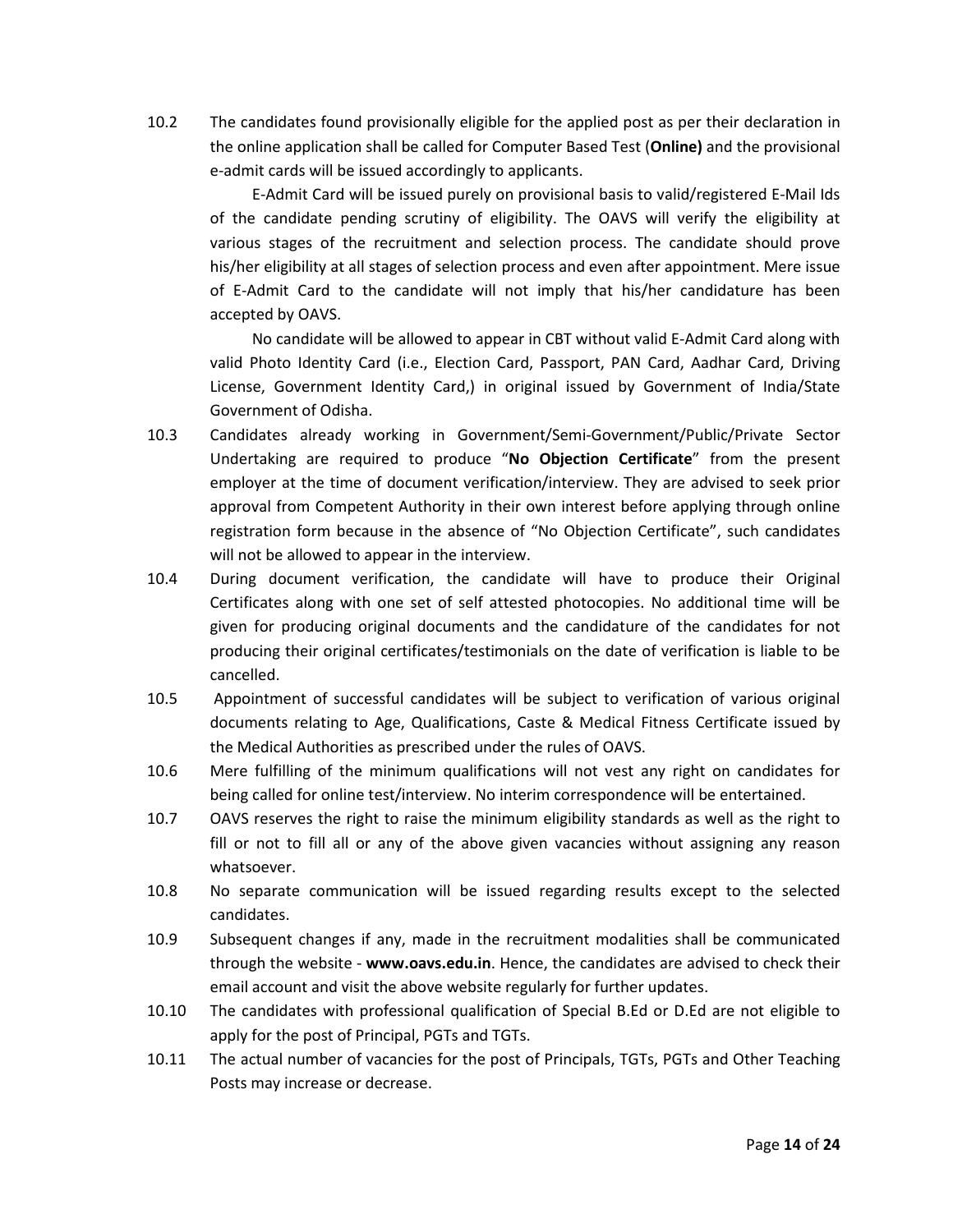- 10.12 In case of selection of a candidates to the post advertised he/she shall be posted anywhere in Odisha and the candidate will have no vested right to be posted at the place of his/her choice.
- 10.13 Mobile phones, pagers, Bluetooth or any other communication devices are not allowed inside the premises where the examination is being conducted. Any infringement of these instructions shall entail disciplinary action including ban from future examinations.
- 10.14 Canvassing in any form will disqualify the candidature of the applicant.
- 10.15 The selected candidates will be asked to sign a bond to remain in service for at least 02 years from the date of joining.
- 10.16 Candidates with disability of 40% or more, if they need Scribe/ Reader, will have to bring their own scribe to assist them in examination. There is no restriction with regard to educational qualification, etc for scribe. But, it should be ensured that a scribe should not possess same/ similar/ higher qualification and must not also be from same discipline. The candidates with 40% or more shall be allowed compensatory time i.e., 20 minutes each per hour of examination.
- 10.17 It is compulsory for candidates to carry a Valid Photo Identity Card viz., Voters ID Card, Passport, Aadhaar Card, Driving License, ID Cards issued by Central/State Government(s) or other subordinate offices as Identity Proof. Candidates should carry both, the printed copy of E-Admit Card and Photo ID (as mentioned above) in original while appearing in the examinations. Candidates will not be allowed entry into the examination hall/venue, in case any of these documents is not produced.

## **11 APPLICATION FEE AND MODE OF REMITTANCE:**

- 11.1 All the Candidates are required to pay Fee as mentioned below to be deposited by the candidates through Online Fee Payment using Debit Card/Credit Card and Net Banking Payment Mode through '**State Bank Collect'** Only:
	- 11.1.1 Application Fee (non-refundable) for the Post of Principal Rs. 1500/- (Rupees One Thousand Five Hundred Only) and Rs.1000/-(Rupees One Thousand only ) for SC,ST &PwD candidates plus bank charges and service tax (as applicable).
	- 11.1.2 Application Fee (non-refundable) for other Teaching Posts Rs. 1000/- (Rupees One Thousand Only) and Rs.700/- (Rupees Seven Hundred only) for SC, ST and PwD candidates plus bank charges and service tax (as applicable).
- 11.2 Fee submitted by any other mode will not be accepted. Fees once paid will not be refunded under any circumstances nor would this fee be held in reserve for future recruitment activities.
- 11.3 For depositing the requisite fee, on completion of Step-2, and only after minimum 24 hours of submission of form, candidate needs to re-login with the credentials already sent, click on **"Make Online Payment" tab** and deposit the requisite examination fee through SB Collect System only.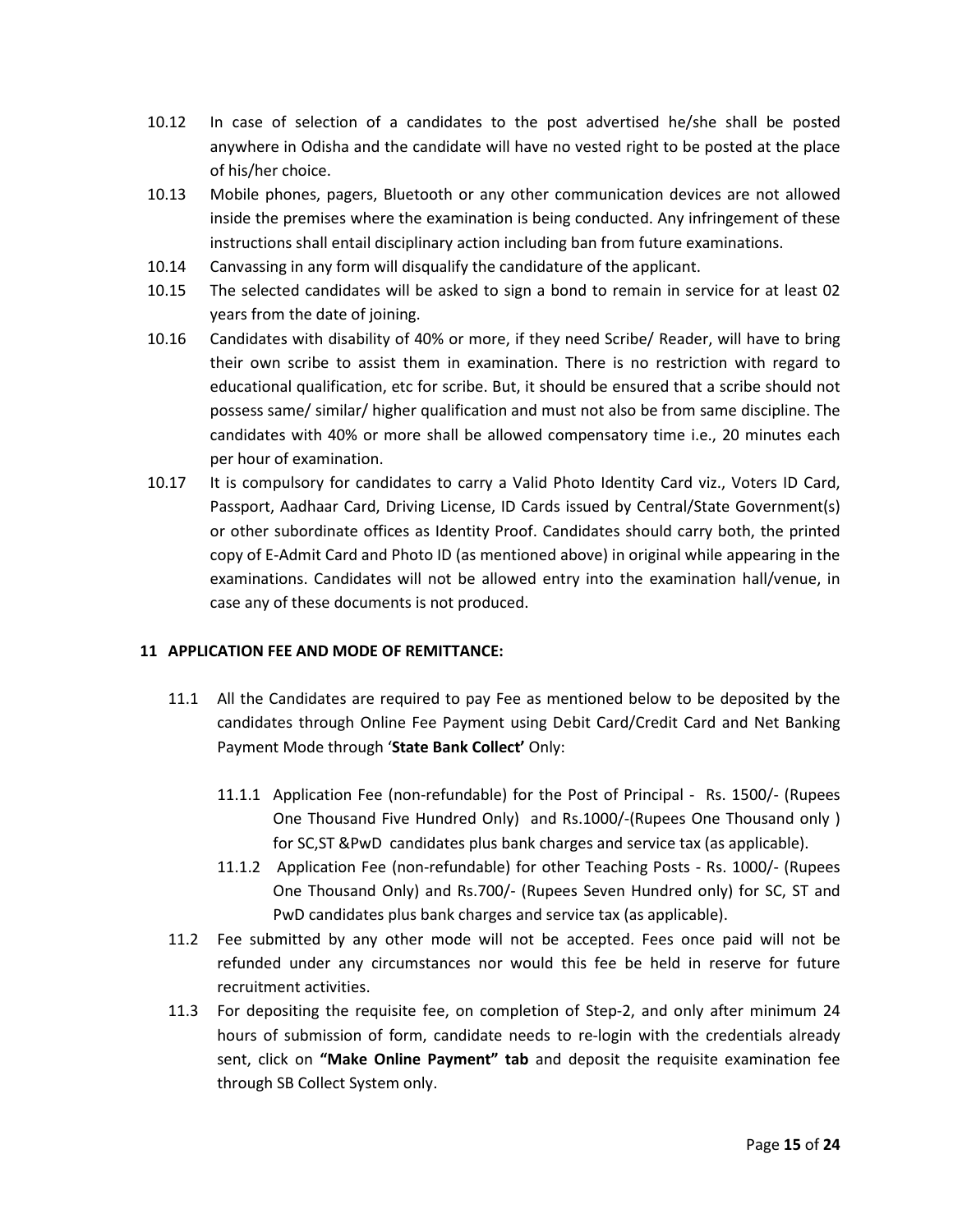- 11.4 Candidates are advised to retain the "system generated fee receipt" and keep it safely as it will be required to be produced at the time of document verification/interview (in case of selection).
- 11.5 Candidate has to take the print out of the Application Form containing the auto generated application number and keep it along with documents duly photocopied with him/her for record and the same to be produced at the time of interview/skill test, if shortlisted.
- 11.6 Candidates applying for the posts advertised are not required to submit the documents i.e. printout of application forms along with testimonial and service certificate to OAVS either by post or by hand.

# **12 HOW TO APPLY:**

- 12.1 Candidates satisfying the eligibility conditions have to apply only through online registration link available at OAVS website i.e. **http://www.oav.edu.in**. Please go carefully through instructions under 'HOW TO APPLY' and also detailed instructions given on the main page of online application form.
- 12.2 No application through other mode will be accepted.
- 12.3 No documents are required to be sent to OAVS in connection with the online application.
- 12.4 Online submission of the applications will be allowed on the website.
- 12.5 The last date for registration and submission of application (Step-I & Step-II) is **23/11/2020**upto 05:00 PM and On-Line submission of application fees (Step-III) through Debit Card/Credit Card/Net Banking through SB collect system of State Bank of India (SBI) is **25/11/2020**upto 11:45 PM.
- 12.6 While applying on-line, candidate should have the following readily available:
	- 12.6.1 E-mail ID: (which must be valid/active for at least one year from the date of application)
	- 12.6.2 Mobile No: (which must be valid/active for at least one year from the date of application)
- 12.7 The candidates have to pay a Non-Refundable Fees of Rs.1500/-and Rs.1000/-for SC, ST & PwD candidates for the post of Principal and Rs.1000/- and Rs.700/- for SC, ST & PwD candidates for remaining Teaching Posts plus bank charges and service Tax as applicable as Processing and Examination Fees through Online payment mode only, as per instruction given in Website/Online Application Form, upon completion of registration and submission of application.
- 12.8 The payment of fees by any other mode i.e., Demand Draft, Money Order, Postal Order, Cash, etc will not be accepted.
	- 12.8.1 A soft copy of recent passport size colour photograph of the full face (front view) (not older than 3 weeks) of file size up to 100kb in jpg/ jpeg format. Ensure that the size of the scanned image is not more than 100kb.
	- 12.8.2 A soft copy of signature files up to100kb in jpg/ jpeg format. Ensure that the size of the scanned image is not more than 100kb.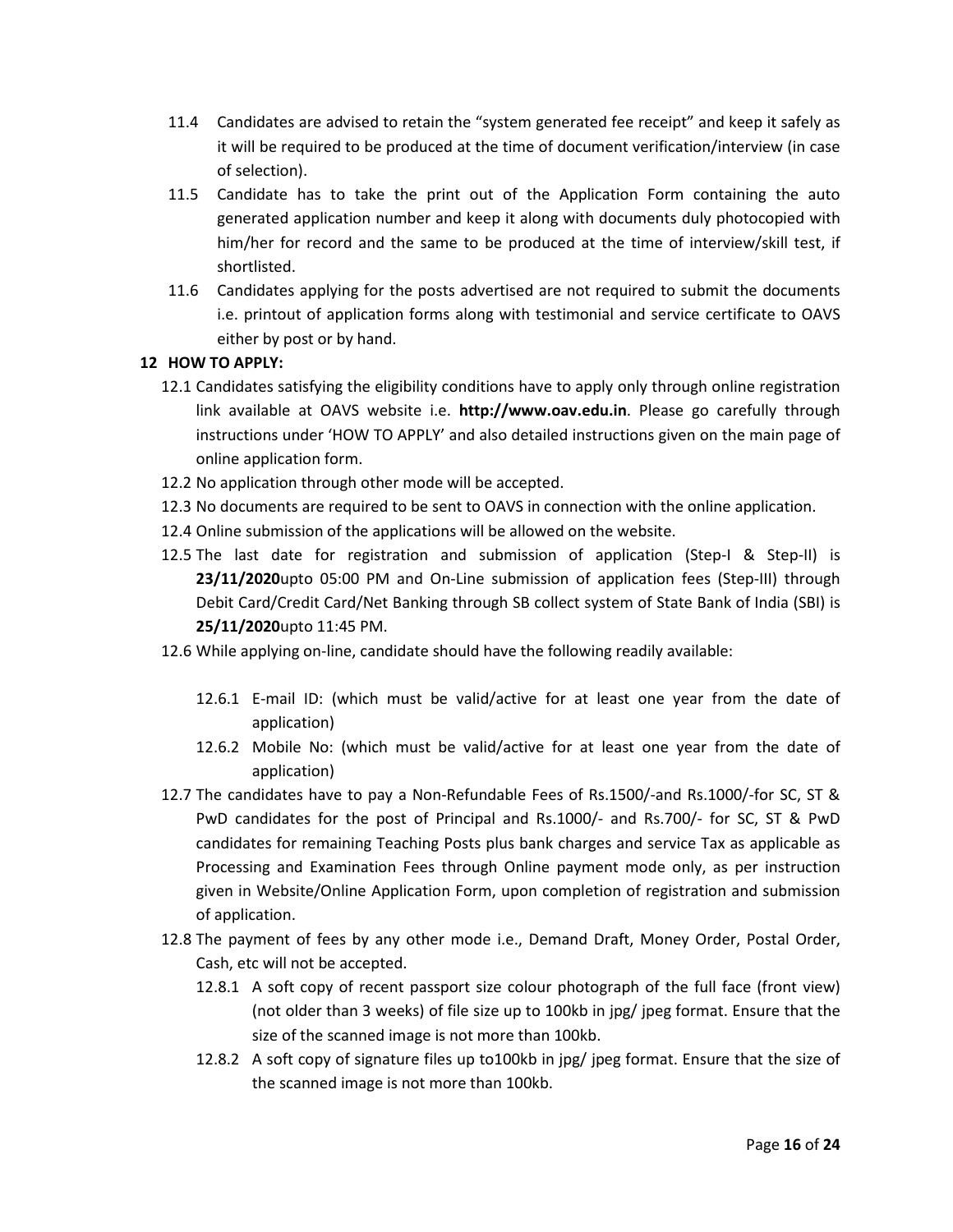12.8.3 Online payment of Processing and Examination fees and valid email ID, Mobile Number, Photograph & Signature are mandatory fields without which applications will not be registered.

## **13 STEPS FOR APPLYING:**

#### **13.1 STEP-1 (SIGN UP):**

- 13.1.1 Candidates are now ready to apply on-line by visiting the OAVS website and going through the detailed instructions and online application at OAVS website: **[www.oav.edu.in](http://www.oav.edu.in/)**
- 13.1.2 Candidates will get the instructions page and they will have to accept the terms & conditions by clicking **'I Agree'** Checkbox given below and pressing the **'Start'**  button.
- 13.1.3 Applicants need to sign up first with their valid **E-mail ID** and **Mobile No**. with them while signing up.
- 13.1.4 The **Password** and **login details** will be sent to the registered Email ID and mobile no. provided by the candidate. The candidates are advised to verify the correctness of the Email ID and mobile no. before proceeding further.

## **13.2 STEP- 2:**

- 13.2.1 Candidates are now ready to apply on-line by revisiting the On-line Application at **http://www.oav.edu.in**
- 13.2.2 After registration, candidate has to Re-login and complete Personal Details, Qualification Details, upload photo/signature and submit Fee through Online mode via Debit card, Credit card or Internet Banking through State Bank of India & Other Banks under State Bank Multi Option Payment System. The Candidate after login should fill up all the information asked in the on-line form about himself / herself correctly, and complete the Registration.
- 13.2.3 On successful registration of on-line application, candidates are advised not to attempt for re-registration for the same post. In case of multiple registrations for the same post, the candidature is liable for cancellation/rejection without any notice/intimation to the candidate. Candidate is required to download the online form generated by the System with unique registration number, which may be retained for future reference.
- 13.2.4 Instructions to upload Photo & Signature, applicants should upload the scanned (digital) image of their photograph & signature as per the process given below. The applicant should note that only \*.**jpg or \*.jpeg** formats are acceptable:

#### 13.2.5 **Photograph:**

- 13.2.5.1 Photograph must be a recent passport size colour photograph (not older than 03 weeks).
- 13.2.5.2 Make sure that the photograph is in colour, taken against a lightcoloured, preferably white, background. Look straight at the camera with a relaxed face. If the photograph is taken on a sunny day, have the sun behind you, or place yourself in the shade, so that you are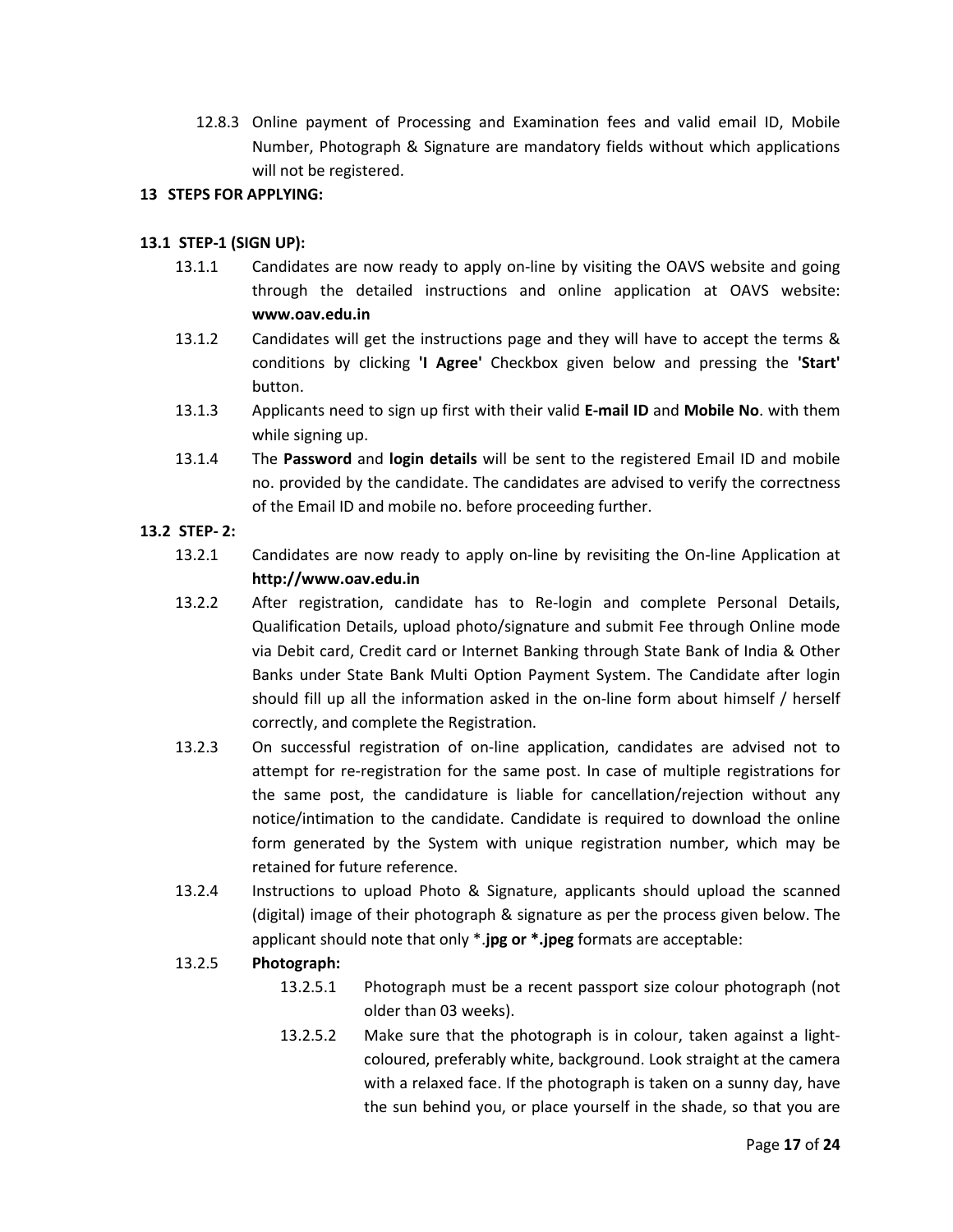not squinting and there are no harsh shadows. If you have to use flash, ensure there's no "red-eye". If you wear glasses make sure that there are no reflections and your eyes can be clearly seen. Caps, hats and dark glasses are not acceptable. Religious head wear is allowed but it must not cover your face.

- 13.2.5.3 Dimensions of the image should be approximately 200X230 pixels. It will not be possible to accommodate larger images. Size of file should be up to 100kb in jpg/jpeg format only. Please ensure that the size of the scanned image is not more than 100kb.
- 13.2.5.4 If the size of the file is too large, then adjust the settings of the scanner such as the DPI resolution, number of colours etc., during the process of scanning. Minimum resolution should be 200 dpi.

## 13.2.6 **Signature Image:**

- 13.2.6.1 The applicant has to sign on white paper with **Black/ Blue ink pen**.
- 13.2.6.2 The signature must be of the applicant only and not of any other person. If at any stage the signature is not found to be matching with the candidate's actual signature, the applicant's candidature may be summarily rejected.
- 13.2.6.3 Please scan the signature area only and not the entire page.
- 13.2.6.4 Dimensions of the image should be approximately 140X60 pixels. It will not be possible to accommodate larger images. Size of file should be up to 100kbin jpg/jpeg format only. Ensure that the size of the scanned image is not more than 100kb.

## 13.2.7 **Up-loading the photograph, signature:**

The candidate should now login to upload his/her Photograph & Signature as per the instructions given in the following paragraphs:

- 13.2.7.1 There are separate links for uploading Photograph and Signature. Click on the respective link to upload Photograph/ Signature.
- 13.2.7.2 Browse and select the location where the scanned Photograph/ Signature files have been saved. Select the file by clicking on it.
- 13.2.7.3 Click the 'Open/Upload' button. The photograph/signature file will get uploaded.
- 13.2.7.4 If the file size and format are not as prescribed, an error message will be displayed. In such a case, change the size and format of the file as required and re-upload.

## **13.3 STEP- 3: SUBMISSION OF APPLICATION FEES:**

13.3.1 On completion of Step-2, and after minimum 24 hours candidate needs Login and Click on **"Make Online Payment"** tab and deposit the requisite Fee through SB Collect System Only as indicated below: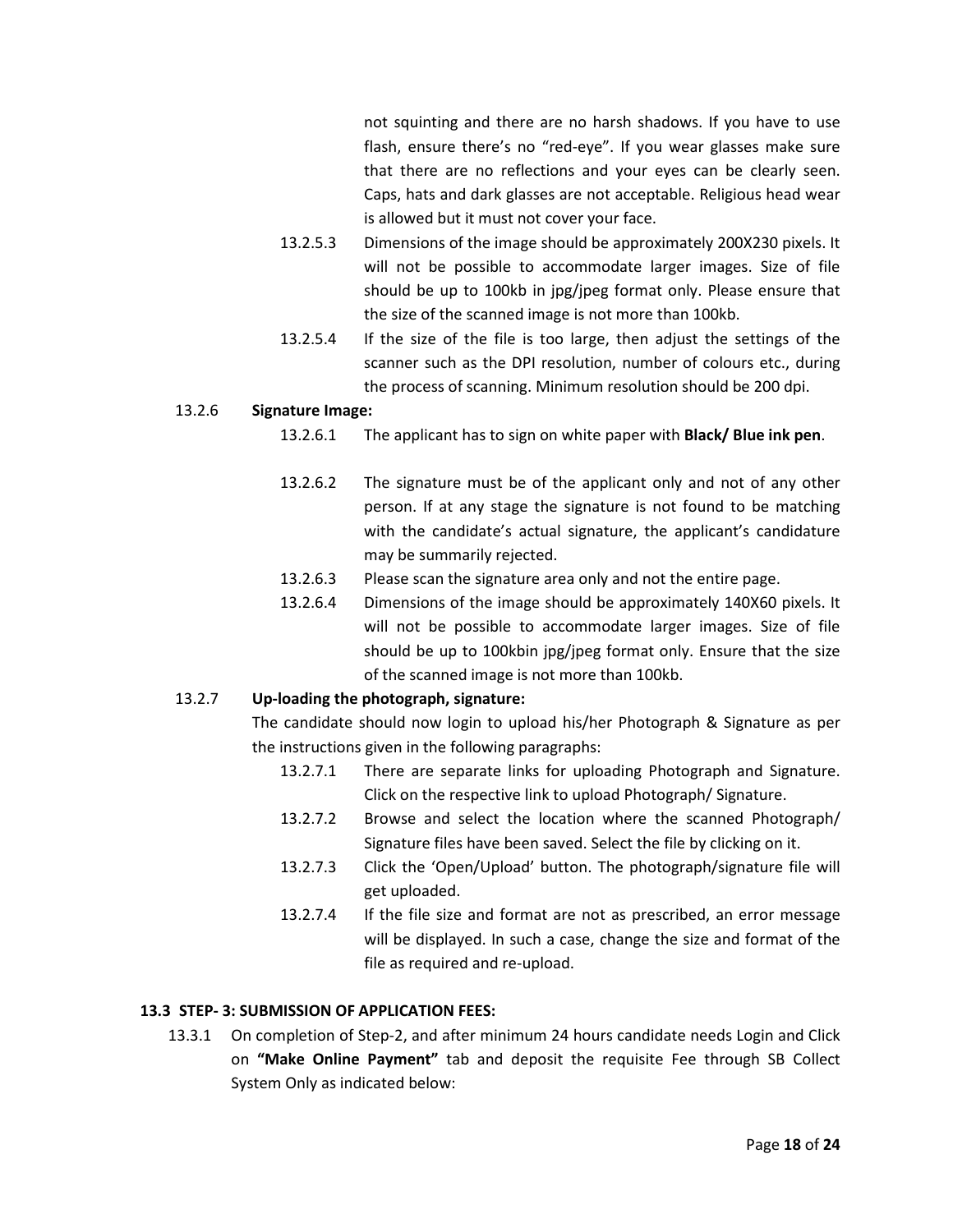- 13.3.1.1 Click on "Make Online Payment". On clicking the link, the candidate will be navigated to **State Bank Multi option Payment System (SBMOPS)** platform of State Bank of India portal. Read the instructions carefully and click on Check box **"I agree…"** then next screen with logo of OAVS will appear, now select available 'OAVS application fees' category of payments in next screen.
- 13.3.1.2 On the next screen, Name of Candidate, Application Number & Fee amount will appear.
- 13.3.1.3 Verify the details and click on 'Confirm'.
- 13.3.1.4 Now you will be taken to payment gateway.
- 13.3.1.5 Select appropriate **'Mode of Payment'** i.e. credit card/ debit card/ net banking etc**.**
- 13.3.1.6 Check the charges applicable for selected 'Mode of Payment'.
- 13.3.1.7 Pay 'online' **using Internet Banking/Credit Card/Debit Card**.
- 13.3.2 The candidates who have made online payment of application fee will receive a confirmation mail and SMS of their payment status on the next working day, although it may take up to 48 hours from the Bank's business closing hours for the payment to be confirmed.
- 13.3.3 In case the candidate has deposited the fees in the Bank online, but he / she has not received the Email or SMS even after 48 hours of the deposit of the fees, then he / she should send the details in the "Grievance Redressal Form", given at the end of this advertisement and send the same to help desk Email: *oavshelpdesk2020@gmail.com* **.**

## **14 GENERAL INFORMATION AND INSTRUCTIONS:**

- 14.1 Admit card for online test/interview, containing the details of the centre/venue for the test/interview etc., will be sent to the candidates at their registered e-mail ID. The candidates are required to take a print-out of their admit cards. The candidates can also download their admit cards from the **website-www.oav.edu.in** using their registration number and the password. Candidates will not be allowed to appear for online test/interview without valid admit card.
- 14.2 Candidates are advised in their own interest to register on-line much before the closing date as per schedule mentioned in para-1 of this modalities and not to wait till the last date for depositing the fees to avoid the possibility of disconnection/inability/failure to log on the website: **www.oav.edu.in** on account of heavy load on internet/website jam/disconnection.
- 14.3 OAVS does not assume any responsibility for the candidates not being able to submit their applications within the last date on account of the aforesaid reasons or for any other reason beyond the control of the OAVS.
- 14.4 Please note that the above procedure is the only valid procedure for applying. Application shall not be accepted through any other mode.
- 14.5 The Admit cards/interview letters to be issued to the candidates are purely provisional. However, in case any ineligible candidate has been issued admit card and has appeared in the online examination or allowed to join the OAVS, his/her candidature will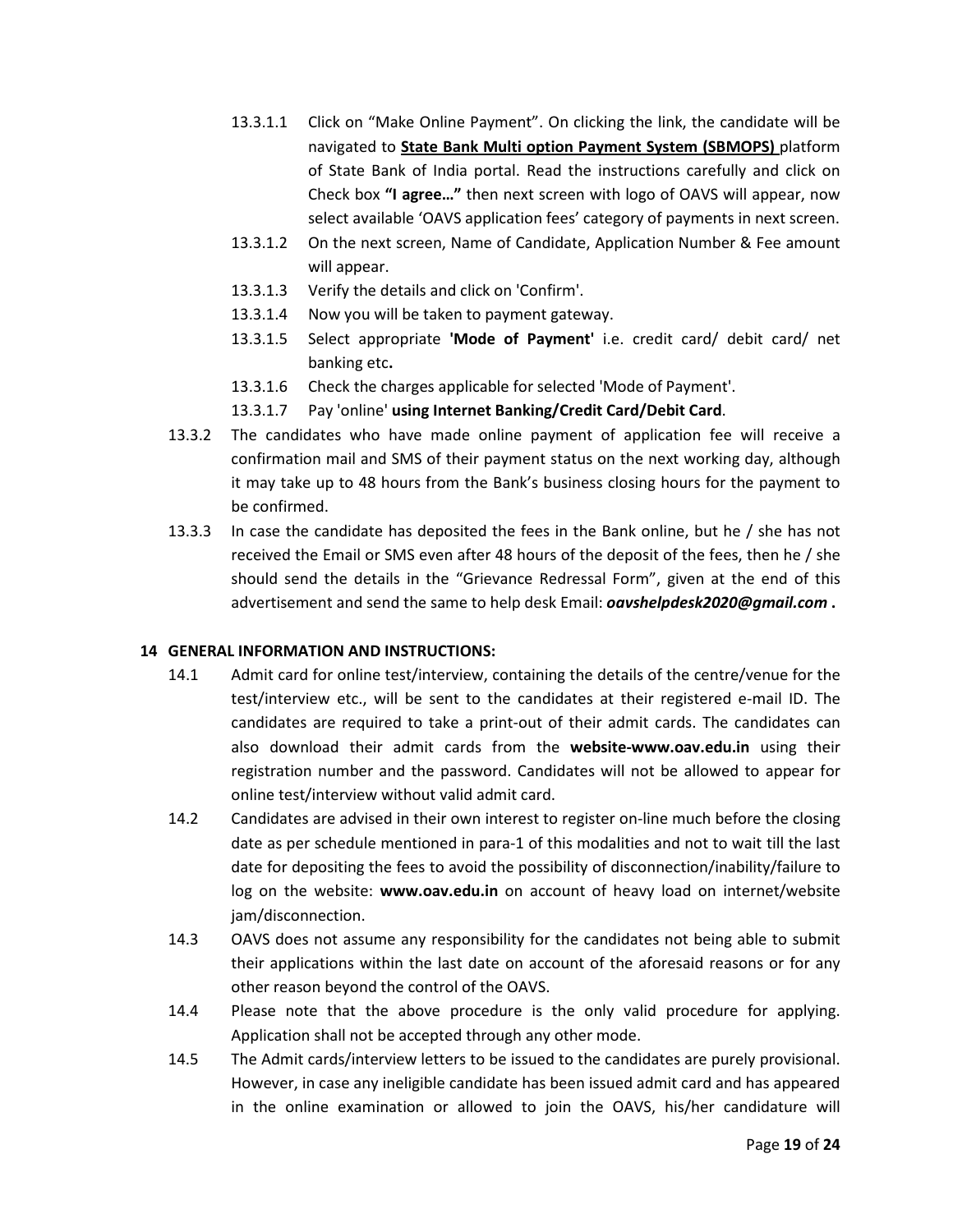automatically be treated as cancelled at any stage of this recruitment/service in OAVS on grounds of his/her ineligibility. Therefore, before submitting the application, the candidate must ensure that he/she fulfills all the eligibility criteria as laid down in these modalities. The candidature will be purely provisional subject to eligibility and other verification before or after his/her appointment in OAVS.

14.6 The decision of the OAVS about the eligibility, acceptance or rejection of applications, mode of selection to the post etc. shall be final and binding. No correspondence will be entertained in this regard.

#### **15. IDENTITY VERIFICATION:**

The candidates called for interview shall be advised to produce certain documents in original and also to submit the attested photocopies thereof at the time of document verification. Such documents shall be listed in the call letter. If the identity of the candidate is in doubt or he/she is not able to produce the requisite documents or there is mismatch of information in the documents, he/she will not be allowed to appear for interview and his/her candidature will be treated as cancelled.

#### **16. BACKGROUND CHECK**:

In case of selection on the above-said posts, such selection shall be provisional subject to verification of character and antecedents of the candidate and verification of caste certificate and other documents submitted by the candidate and subject to his/her meeting the requisite medical standards for the posts and other requirements applicable for appointments under the rules of OAVS.

## **17. SC/ST/SEBC Certificate**:

Reservation of vacancies for SC/ST/SEBC will be as per Rules of Government of Odisha in force. Candidates belonging to SC/ST/SEBC category shall have to submit the original copy of **recent Caste certificate** issued by the Competent Authority at the time of document verification. The SEBC certificate must have been issued within 01 year of the last date of application.

- **18.** If the SC/ST/SEBC/PwD certificate has been issued in a language other than **English/Odia/Hindi** the candidates will be required to submit a self-certified translated copy of the same either in **English or Odia or Hindi**.
- **19.** The process of online test/interview does not involve any correspondence by the OAVS with candidate at any stage regarding deficiency in application/documents/payment of examination / application fee, etc. It shall be the sole responsibility of the candidate to satisfy himself/herself to furnish correct, complete and desired information/documents etc. No correspondence will be entertained from the candidates found ineligible and not called for interview or document verification or for non-selection.
- **20.** OAVS will not bear any liability on account of Salary/leave salary/pension contribution etc.**,** if any, of previous employment of any candidate already working in Government/Semi Government/Public Sector Undertaking.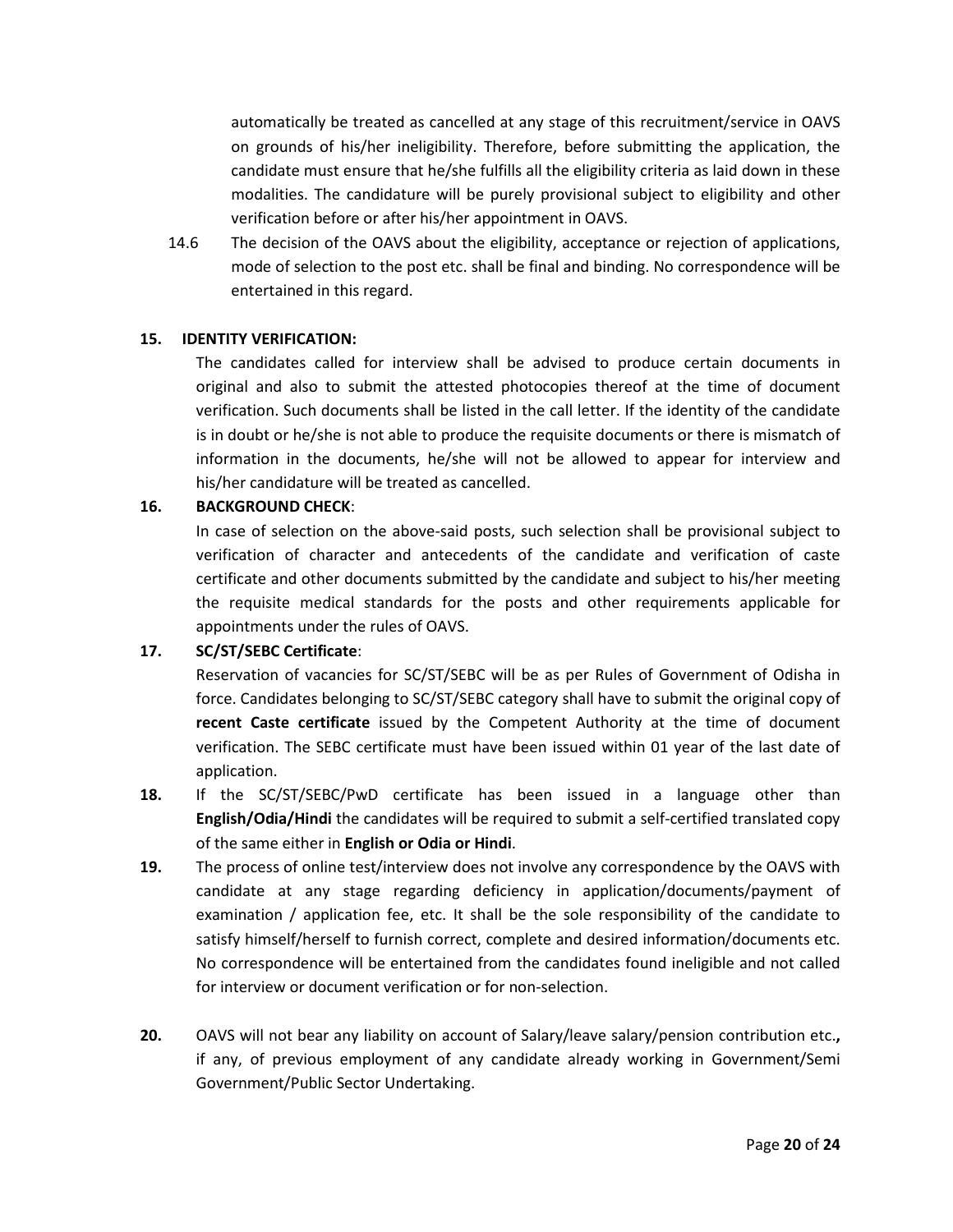- **21.** Selected candidates are liable to be posted any part of Odisha.
- **22.** The cutoff date for determining the age, educational qualifications, experience etc. will be 01.09.2020.
- **23.** In case of selection of a candidates to the post advertised he/she shall be posted any part of Odisha and the candidate will have no vested right to be posted at the place of his/her choice.
- **24.** Canvassing in any form will disqualify the candidature of the applicant.

# **25. ACTION AGAINST MISCONDUCT:**

- 25.1 Candidates are advised in their own interest that they should not furnish any documents/information that are false, tampered, fabricated or should not suppress any material information while filling up the "on-line" application.
- 25.2 At any stage of recruitment or later, if a candidate is or has been found guilty of any misconduct such as:
	- 25.2.1 Using unfair means during the online examination and interview; or
	- 25.2.2 Impersonating or procuring impersonation by any person; or
	- 25.2.3 Misbehaving in the examination hall or taking away question booklet/answer sheets from the examination hall; or
	- 25.2.4 Resorting to any irregular means in connection with his/her candidature during selection process; or
	- 25.2.5 Canvassing in any form/Using undue influence for his/her candidature by any means; or
	- 25.2.6 Submitting of false certificates/documents/information or suppressing any information at any stage; or
	- 25.2.7 Giving wrong information regarding his/her category (SC / ST / SEBC / PWD / Ex-Servicemen) while appearing in the examination or thereafter; or
	- 25.2.8 Giving wrong information regarding his/her educational/ professional qualification; or
	- 25.2.9 Writing irrelevant matter including obscene language or pornographic matter in the script(s); or
	- 25.2.10 Being in possession of calculator, mobile phone, pager, Bluetooth, headphone, earplug, laptop, iPod and other computing /communication devices;
	- 25.2.11 Possessing any form of textual material/handwritten (or typed) pages etc. in addition to rendering himself/herself liable to legal/criminal prosecution, will also become liable to be:
		- 25.2.11.1 Disqualified from the examination and/or ;
		- 25.2.11.2 Debarred either permanently or for a specified period from any examination/recruitment and/or ;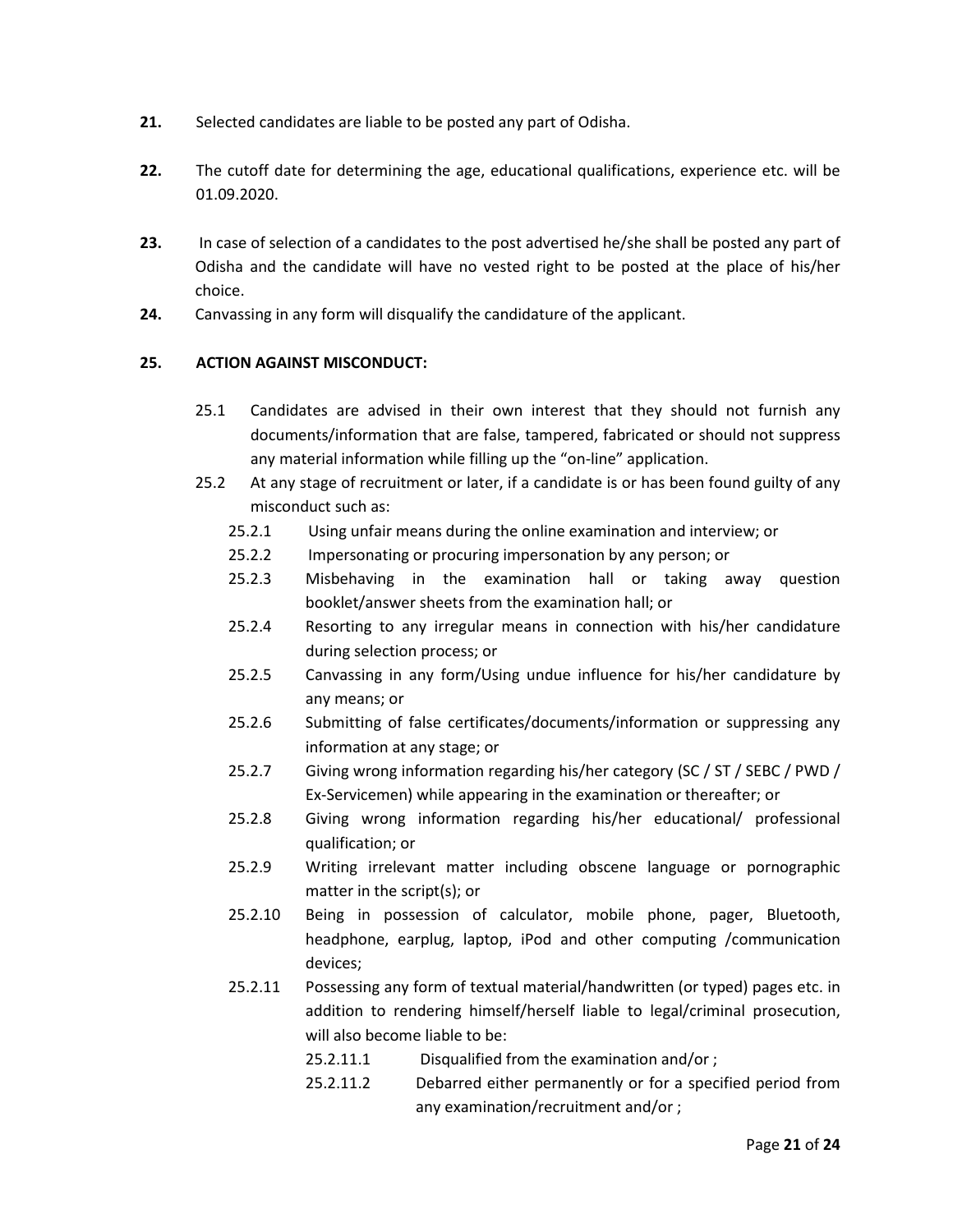- 25.2.11.3 Discharged/removed/dismissed from service, if the act of misconduct comes to notice after his/her appointment to the service of OAVS.
- 25.2.12 Anyone found to be disclosing, publishing, reproducing, transmitting, storing or facilitating transmission and storage of test contents in any form or any information therein in whole or part thereof or by any means i.e., verbal or written, electronic or mechanical or taking away the papers supplied in the examination centre or found to be in unauthorized possession of test content will be considered as serious misconduct and will be debarred/disqualified from examination.
- **26.** Calculator, Mobile Phone, Pager, Bluetooth, Headphone, Earplug, Laptop, I-pad and other computing / communication devices will not be permitted inside the examination centre. Therefore, the candidates shall be responsible for safe-keeping of such devices because arrangement for keeping these devices safe, cannot be assured .
- **27.** There shall be complete ban on possessing or using the electronics devices such as Mobile Phone or its accessories, texted/printed material /calculator in the examination Hall, finding which the candidature of the candidate shall be cancelled, the candidate shall be banned at least for 5 years for applying for any posts in OAVS and also action may be taken against him under Indian Penal Code.
- **28.** Information on website only: All correspondence with candidates shall be done through email only. All information regarding examination schedule/admit card/ interview call letters etc. shall be provided through email/uploading on OAVS website. Responsibility of receiving, downloading and printing of admit card/interview call/ any other information shall be of the candidate. OAVS will not be responsible for any loss of email sent, due to invalid/wrong email ID provided by the candidate or for delay/non receipt of information if a candidate fails to access his/her mail/website in time. Candidates are not required to send any document to OAVS.
- **29.** Court of jurisdiction for any dispute will be at **Bhubaneswar**.
- **30.** Only queries related to ONLINE APPLICATION SOFTWARE such as submission of application, OTP, etc will be entertained. The candidate is advised to fill Grievance Redressal Form attached with these modalities and send the same to email **oavshelpdesk2020@gmail.com** for the applied posts.
- **31.** No query seeking advice on eligibility will be entertained on telephone / correspondence.
- **32.** No TA/DA is admissible for attending the interview.
- **33.** Candidates will have an option to respond either in **Odia or English** during interview.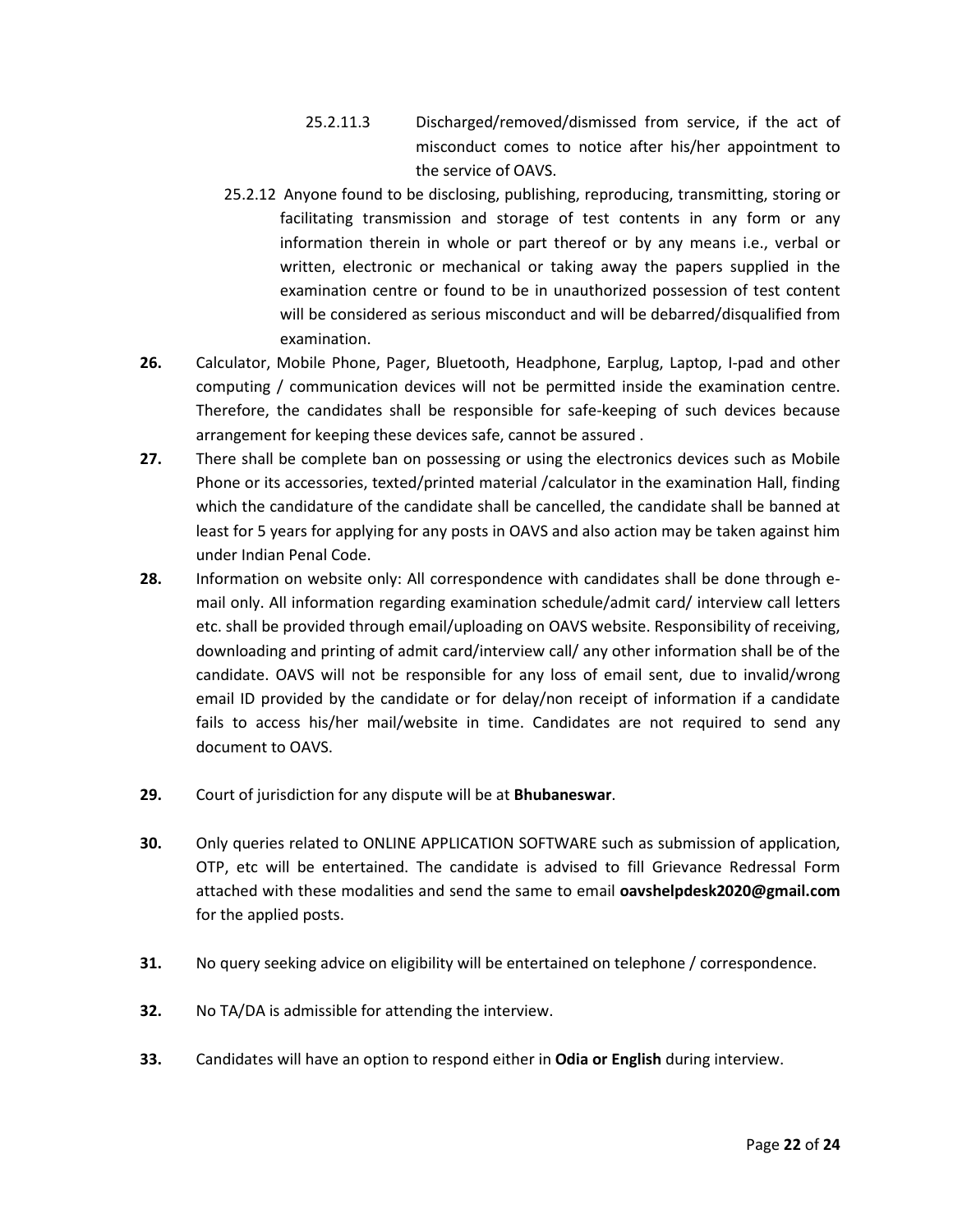- **34.** The decision of OAVS in respect of all matters pertaining to this recruitment would be final and binding on all candidates.
- **35.** OAVS reserves the right to modify/alter/restrict/enlarge/cancel the recruitment process, if need so arises, without issuing any further notice or assigning any reasons thereof. The decision of the OAVS Management will be final and no appeal will be entertained against this issue.

 **State Project Director Odisha Adarsha Vidyalaya Sangathan Date: 21.10.2020**